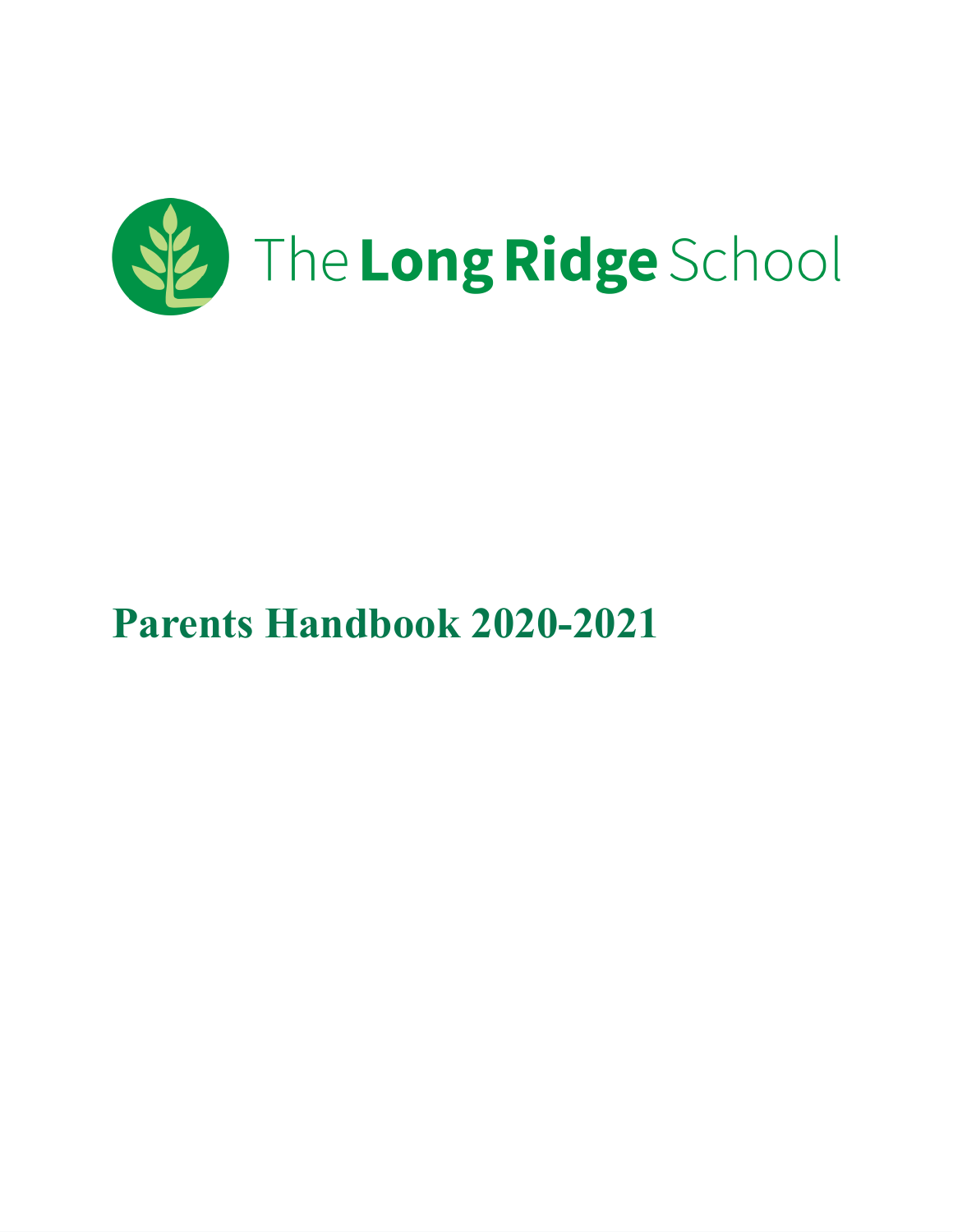# 2020-2021 PARENTS HANDBOOK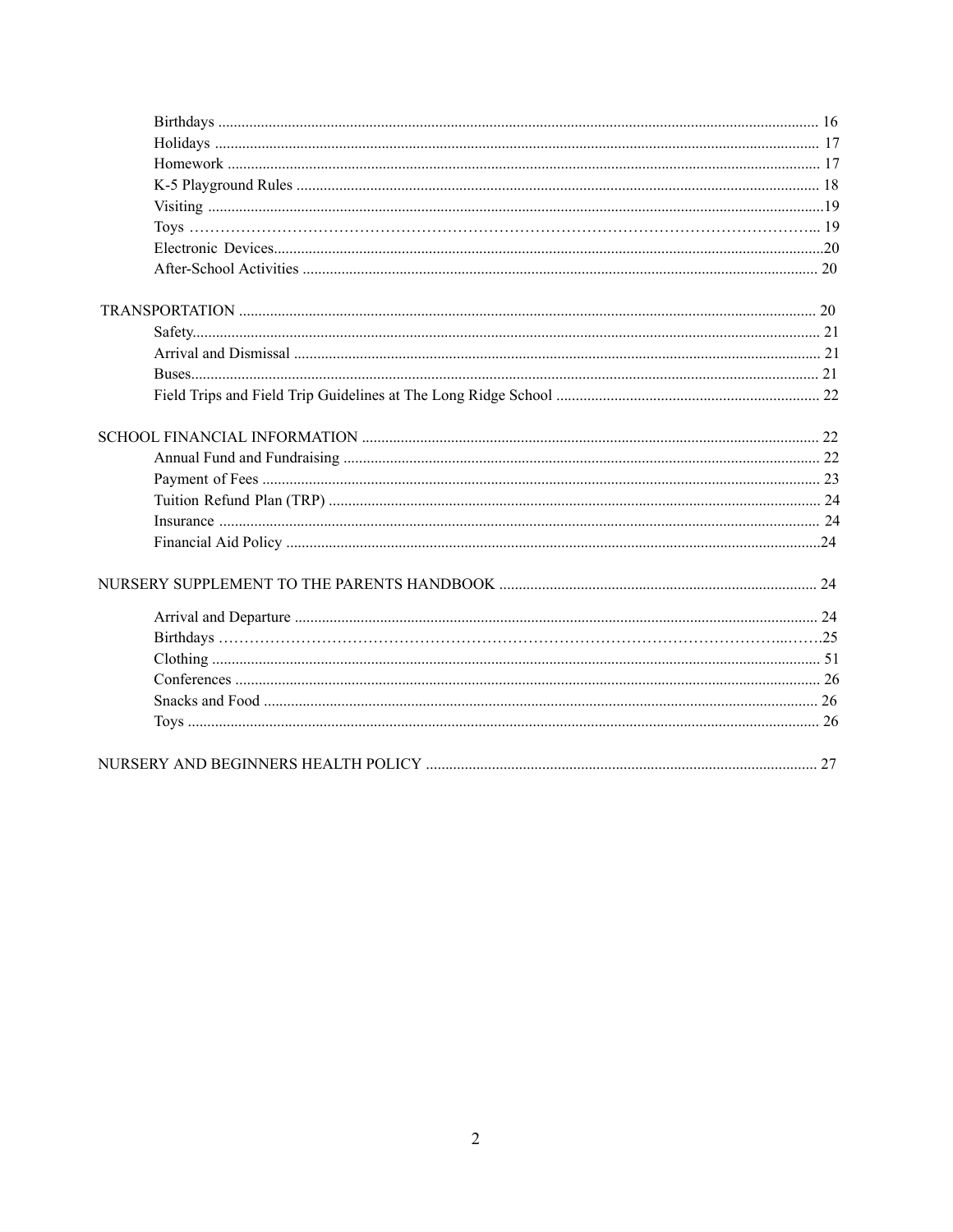## **STATEMENT OF PURPOSE**

The Long Ridge School is a diverse community of learners where children are respected as individuals with innate curiosity. We believe children flourish in a small, caring and academically challenging environment where learning is an active and joyful experience. We help children develop the skills, motivation, and values to become successful students, responsible people and lifelong learners. We believe:

- Children should be valued for their uniqueness, ideas and talents.
- Children achieve their highest potential in a challenging academic environment that addresses each child's social and emotional development.
- Children learn in different ways and at different rates.
- Children should be active participants in their own learning; we encourage children to explore, experience and investigate as part of the educational process.

• The natural range of abilities and levels of development typical of young children are best accommodated in multi-age groups.

• Children learn best in an engaging environment where themes are relevant and meaningful.

• Interdisciplinary studies promote a deep understanding and mastery of the skills and concepts expected at each grade level.

• Children thrive in a rich learning environment that includes visual and performing arts, science, technology, world languages and physical education.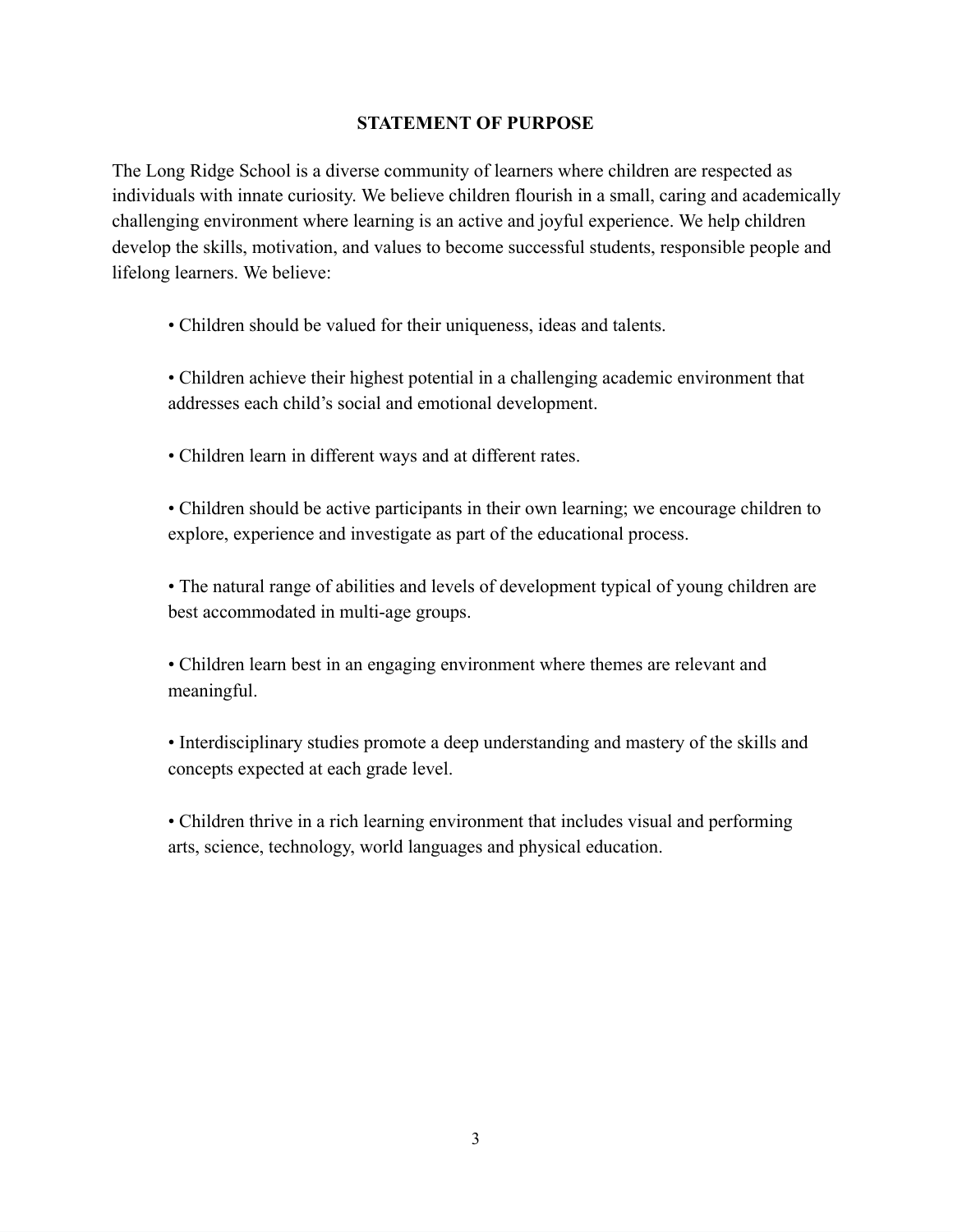## **GOALS**

*To develop and master the following skills*:

• **Academic** - to prepare children for the demands of education after Long Ridge and to ensure self-sufficiency.

• **Problem-solving and critical thinking** - to prepare children for making independent, unbiased decisions; to express opinions about what they hear and read, to possess the higher-level thinking skills necessary for success in further educational and professional pursuits.

• **Communication** - to prepare children to express themselves effectively, comfortably and confidently in a concise, logical manner, using appropriate vocabulary or other forms of communication such as art, music or movement.

*To nurture and refine the following qualities:*

• **Self-esteem** - children who feel good about themselves succeed better in school, are willing to take risks, are not afraid of making mistakes, and are open to new ideas.

• **Love of learning and natural curiosity** - children have an innate desire to learn that, when nurtured, becomes a lifelong pursuit integrated with daily experience.

• **Creativity and inventiveness** - to enrich the way children think, feel and grow.

• **Independence, responsibility and self-discipline** - to ensure that children grow in selfconfidence and lead happy, productive and fulfilling lives.

*To educate parents about LRS to encourage*:

• a thorough understanding of the school's educational approach, which will lead to support and enthusiasm for their children's school life.

- an ability to communicate the school's philosophy to others.
- a genuine community within the school.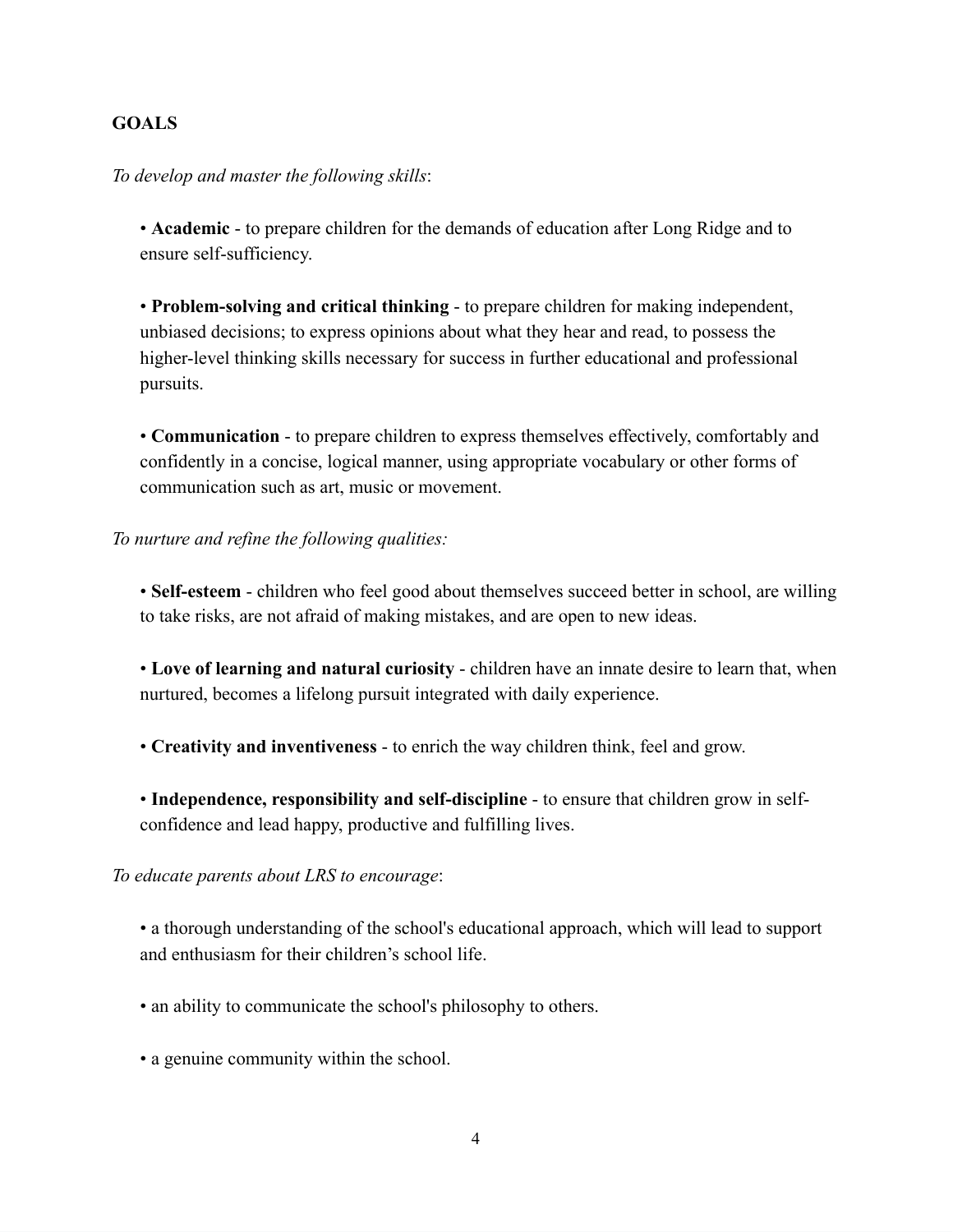## **THE LONG RIDGE SCHOOL HISTORY**

The Long Ridge School was founded in 1938 as a nursery school by Harriet Rowland. Classes met in her home on Old Long Ridge Road in North Stamford. Mrs. Rowland's educational philosophy was based on the premise that children learn at different rates and in different ways. Her program was devoted to meeting the needs of each child and valuing each child as an individual. These basic tenets have been central guiding principles of The Long Ridge School philosophy over the years.

Six children were enrolled in Mrs. Rowland's first class. The school grew larger each successive year and moved to space in the parish house of St. Francis Episcopal Church in 1949. In 1954, the school was incorporated as a non-profit organization governed by a Board of Trustees elected from the parent body and the community. Plans were made to expand the school. With funds raised from parents and the community, ten and one-half acres of land on Erskine Road were purchased. Land was cleared and the original building, consisting of five classrooms, was constructed; the school moved to its present location in the fall of 1957. Additions were completed in 1959 and 1972, and the second building was constructed in 1961. Our beautiful library, science room and renovated classrooms were completed in 1995. The 1997-1998 "Raise the Roof" project added a new pitched roof and mezzanine offices to the main building. Through a generous donation, four acres across Erskine Road were acquired in 2003, creating a new parking area and a nature preserve dedicated to long-time science teacher Josephine Wheeler. In September 2007, LRS celebrated the completion of the new Arts and Athletics Center and the school's 70<sup>th</sup> year.

Over the years, The Long Ridge School has maintained Harriet Rowland's vision of a school "designed to meet the individual requirements of each child in the process of growth and learning." In 1962 she wrote, "Our educational policies have grown over many years. They represent not only my own study and research, but also the efforts of our teachers and advising educators. We hope our program will be a living and growing plan." As The Long Ridge School begins its seventy-ninth year, we continue Harriet Rowland's "living and growing plan."

# **SCHOOL CULTURE**

In 1954, Harriet Rowland wrote that she had founded a school "where loving kindness would prevail..." We reinforce this concept with the motto, "We are all friends in school." Even our youngest students can understand that this simple phrase conveys that all members of The Long Ridge community, children and adults, are expected to be kind and respectful to each other.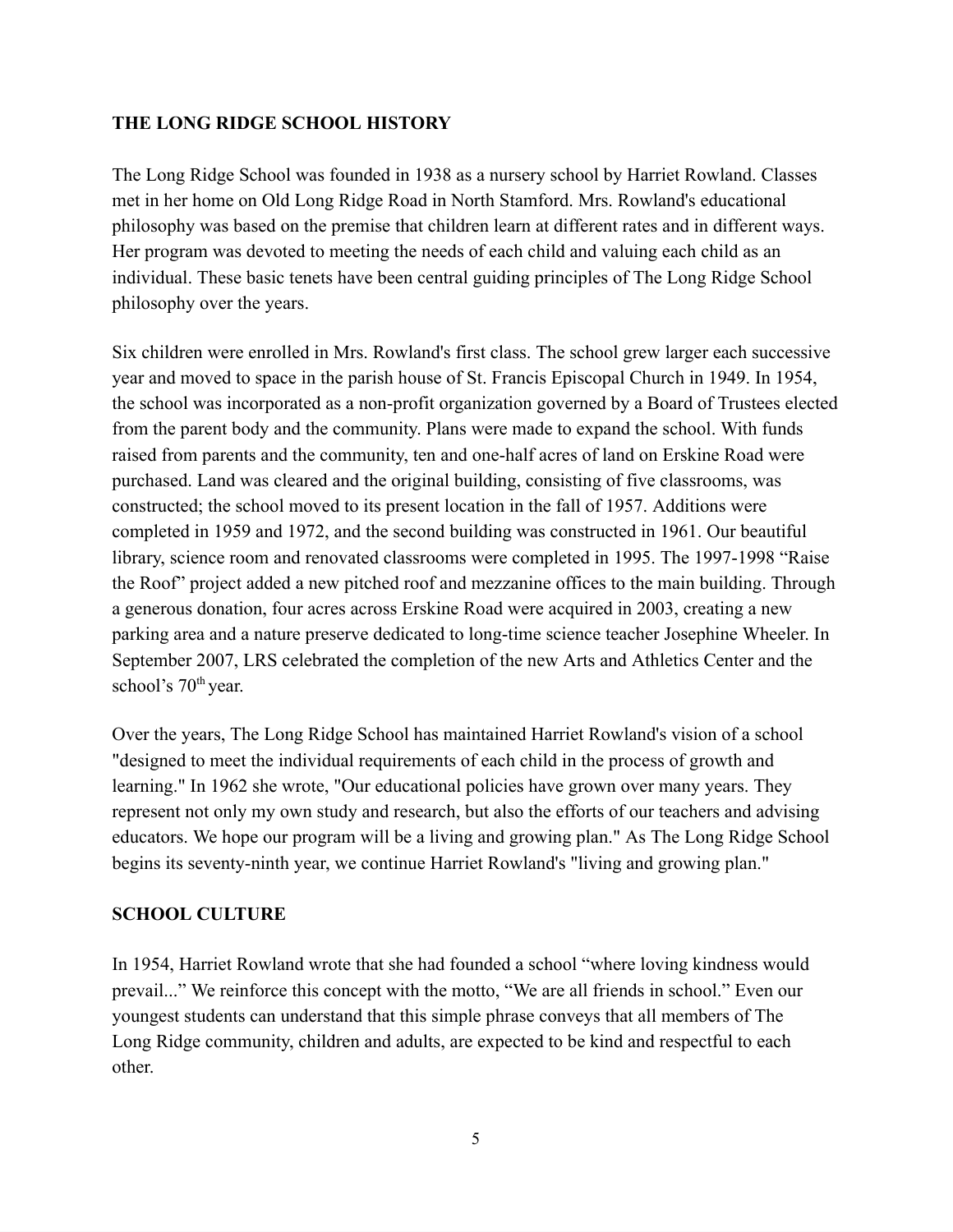# **STATEMENT REGARDING EDUCATIONAL ACCOMMODATIONS**

While The Long Ridge School is not equipped to provide individualized educational programs for students with severe physical, cognitive or mental disabilities, the School will endeavor to make reasonable accommodations to known disabilities of a student to assist the student in meeting the academic and behavioral performance standards of the School. Parents of students needing such accommodations should advise the Head of School, and the School will undertake an interactive process, involving the student's parents, health care providers, and school faculty and staff to determine appropriate accommodations. Such accommodations may include restructuring work assignments and modifying the testing environment. No accommodation shall fundamentally alter the School's educational program, and all students, regardless of disability, will be held to the Schools standards for academic achievement and personal conduct.

# **NON-DISCRIMINATION POLICY**

The Long Ridge School does not discriminate against any person in admission, employment, or otherwise because of race, color, religion, ancestry, national origin, gender, sexual orientation, gender identity, physical or mental disability, age or other legally protected characteristics.

# **SCHOOL ORGANIZATION**

#### **The Board of Trustees**

The Board of Trustees is charged with the overall management of the School. Trustees include current and former parents as well as other members of the community. Committees of the Board advise the Board on various issues of importance to the overall growth of the school. Standing committees are Finance, Advancement, Audit, and Executive. Parents who are not Board members may serve on committees of the Board. More information about the Board is available in the By-Laws of the Corporation in the office.

#### **Administration**

The Board of Trustees appoints a Head of School,and delegates to them the full charge of the educational program and its administration.

The Assistant Head of School leads and organizes the day-to-day work of the faculty, facilitates communication with families and generally sees to the smooth running of the school.

The Director of Finance Operations (DFO) manages the School's finances, budget, benefits, facilities and technology.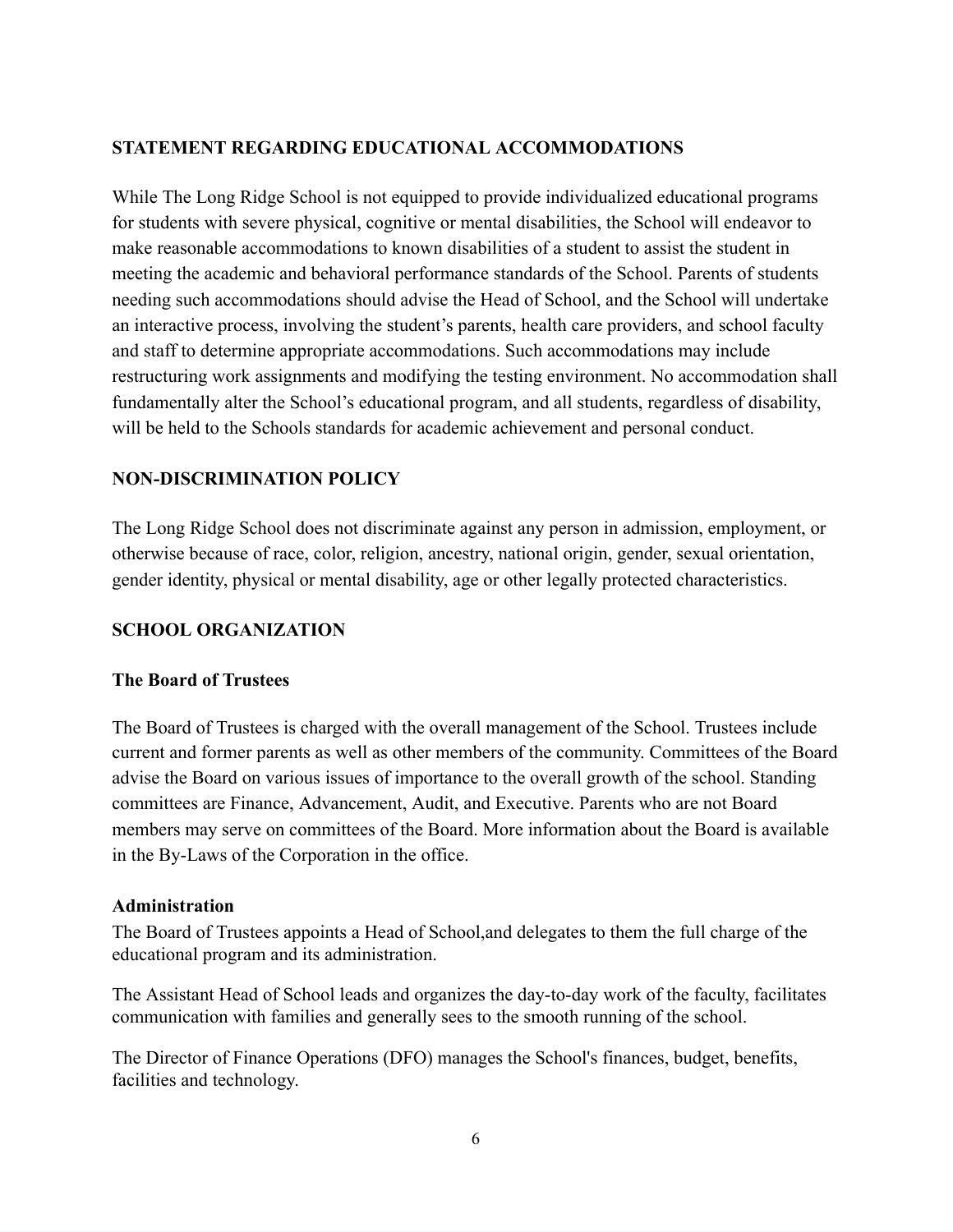The Director of Advancement coordinates and leads,in conjunction with the Head of School, efforts to develop and expand the resources of the School including fundraising, publicity, and alumni relations.

The Director of Admissions, Marketing and Communication has responsibility for overall management of the admissions process, and coordinates marketing efforts.

The School Secretary has all clerical responsibilities at the School, including acting as receptionist, assisting with bookkeeping, maintaining records and files, and a myriad of other responsibilities.

# **Long Ridge Parents Group**

All parents of children at Long Ridge are members of the Parents Group. The goals of the Parents Group are to support the School, to encourage parent participation, communication and enthusiasm, to provide enrichment activities for students, and to coordinate volunteers for fundraising and other activities. Meetings are scheduled on different days of the week at 9:00 a.m. at school and one evening is planned.

Room Parents are selected in each class to help coordinate parent involvement in school, class events, and the Auction, and to represent the class at Parents Group meetings.

# **THE LONG RIDGE SCHOOL CODE OF CONDUCT**

The School expects students to

- Act responsibly, and to realize that their behavior affects not only themselves but other students, teachers, and the total school community.
- Understand that behavior must be appropriate and to always use their best judgment.
- Respect the rights, property, and person of others.
- Be considerate and courteous to others.
- Respect the differences of others.
- Be responsible for their personal belongings and to be prepared regularly with assignments, and appropriate clothing and equipment for their classes and activities.
- Show pride in their school and take an active part in keeping it neat and clean.
- Not bring anything to school, or engage in any activity in school that is potentially detrimental to the health, safety, or educational well-being of themselves or others.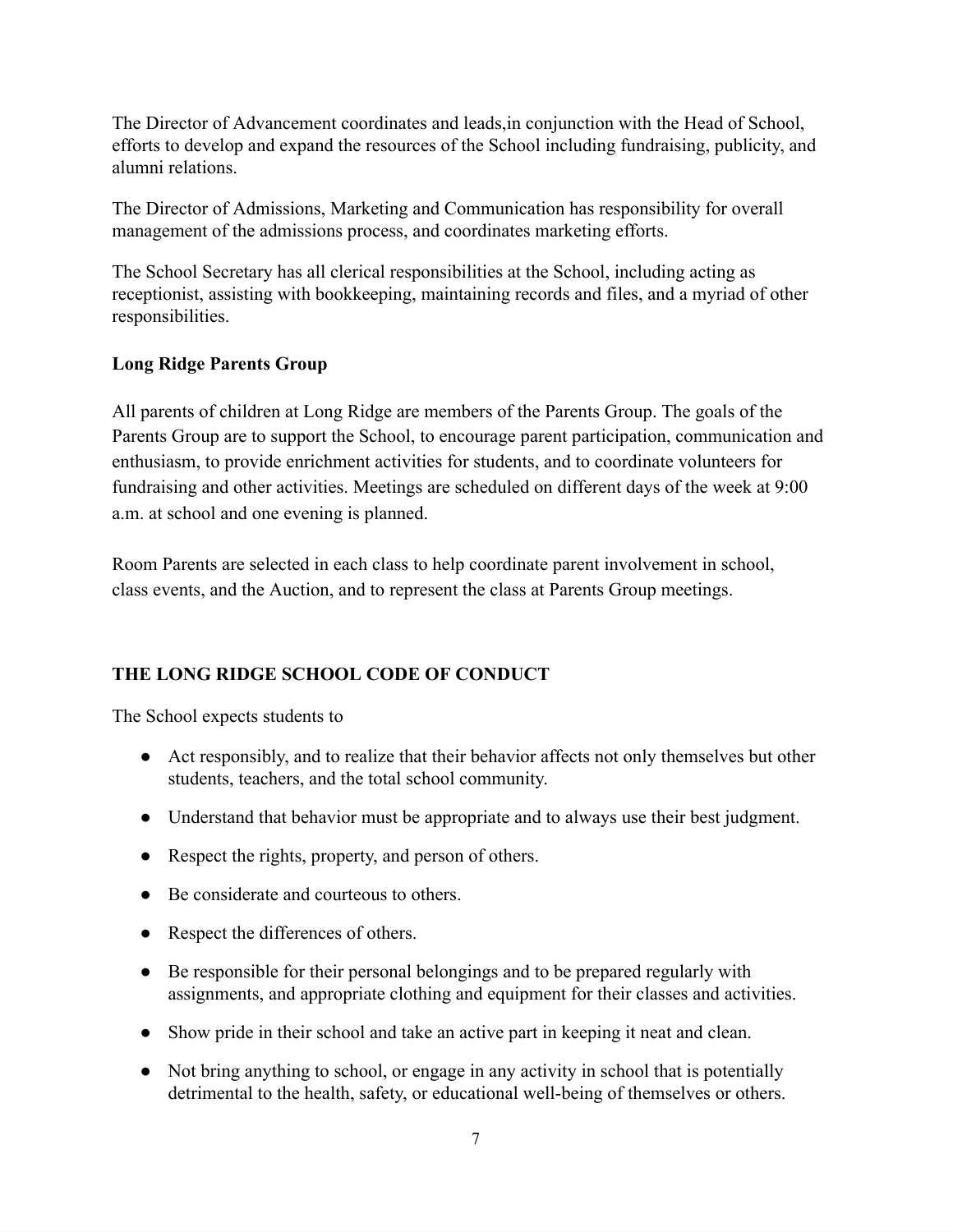These expectations are to be upheld at school and on class trips where Long Ridge standards are reflected to the public.

Disregard for the above guidelines will result in disciplinary action up to and including exclusion from the School. It is important that students understand they are responsible for their behavior. Repeated occurrences of inappropriate behavior will result in more severe disciplinary action or, when deemed necessary, at the sole discretion of the Head of School, suspension or dismissal.

The School expects that parents will support the mission, policies, and goals as described in this Handbook. We also expect that all members of the School community will treat each other with mutual respect.

## **The Long Ridge School Discipline Policy**

The Long Ridge School works toward creating a happy, warm and supportive environment where children can be enthusiastic learners. Each classroom has clear rules and expectations, often developed by the teacher with the students, to maintain an orderly atmosphere where children can learn. While the expectations may be expressed in different ways to children of different ages, the School expects that all Long Ridge students will observe basic rules of good behavior. The Long Ridge School Code of Conduct describes the School's expectations in detail.

Learning to work harmoniously with others takes time, experience and guidance. Long Ridge encourages children to be active learners — to explore, experiment, discuss, question and think. Of course, conflicts and differences of opinion can arise in a participatory and stimulating environment. The School encourages and teaches children to resolve their conflicts and to discuss issues productively. Teachers and/or the Head of School support conflict resolution by meeting with students, discussing the situation, and determining an appropriate resolution.

When students disregard or disobey classroom rules, they must realize there are consequences for their actions. Generally, a student will be reminded that their behavior is inappropriate and, often, is given the opportunity to correct it without further action from the teacher. Our goal is to have children develop self-discipline and to assume responsibility for their actions. Therefore, if the inappropriate behavior continues, natural consequences will follow. Students are encouraged to report to a teacher any incident of inappropriate behavior at the time it occurs so that the situation can be dealt with promptly.

Repeated occurrences of inappropriate behavior and serious violations of school rules must be treated with further consequences. Parents are informed about the misbehavior and consequences and may be asked to meet with the teacher and/or Head of School about the problem. The School asks that parents support and reinforce the School's guidelines for appropriate behavior. Depending on the age of the child, and the seriousness of the problem, consequences may include any of the following: removal from the situation, loss of privileges, lunch or activity time detention, work assignments, suspension, (in-school or out-of-school), or dismissal from school.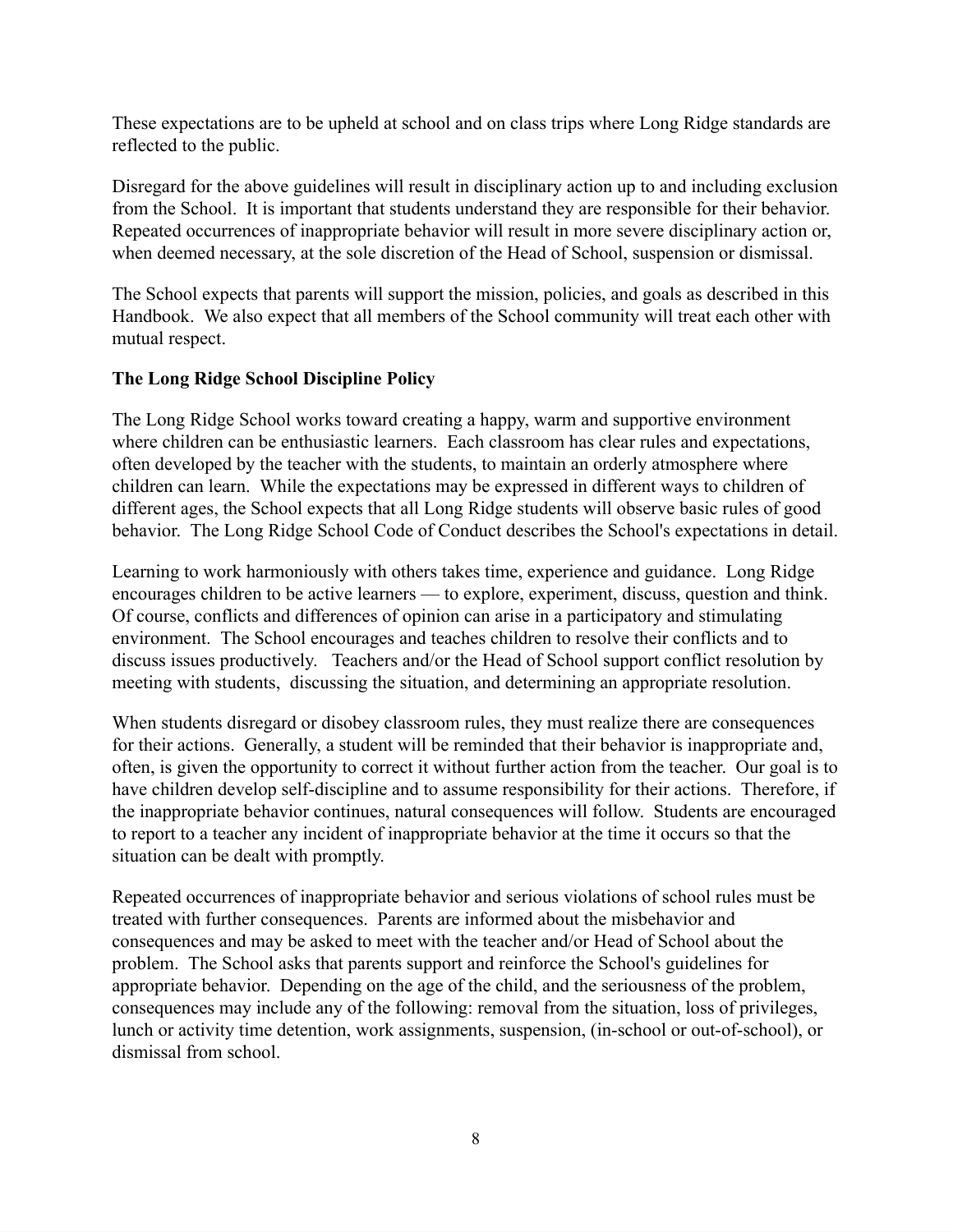The School's first priority is to maintain a safe, positive environment for all children. Therefore, actions that threaten the well-being of Long Ridge students are the most serious. Verbal and physical abuse, including sexual harassment, are unacceptable behaviors. Children who harm or threaten to harm other children must realize the seriousness of their actions through appropriate consequences and discussions with the teacher, parents and Head. Inappropriate behavior that disrupts the learning of others is also unacceptable. In the event the Head of School determines that it is not in the best interests of the student or the School for the student to continue at the School, the Head of School may suspend the student or require the student's withdrawal or dismissal. The Head of School's decision in this regard shall be final.

#### **Inappropriate Behaviors and Consequences**

Examples of Inappropriate Behavior include but are not limited to

- 1. Rudeness or disrespect to teachers or other students.
- 2. Use of vulgar or profane language.
- 3. Classroom disruption that interferes with learning.
- 4. Inappropriate use of computers, telephones or other school equipment.
- 5. Bringing to school or using an implement that could be perceived as a weapon or dangerous to others.
- 6. Damaging property of the School or other students.
- 7. Stealing property from the School or other students
- 8. Verbally threatening other students.
- 9. Verbally abusing other students.
- 10. Use of intimidation or harassment based on race, ethnicity, national origin, gender identity, religion, ability, sexual identity or family composition.
- 11. Sexually harassing other students.
- 12. Physically abusing other students.
- 13. Use of drugs, alcohol or tobacco.

Consequences for inappropriate behavior may include any or all of those listed below:

1. Warning to change behavior (including a reminder of appropriate behavior or redirection to acceptable behavior, depending on the age of the child).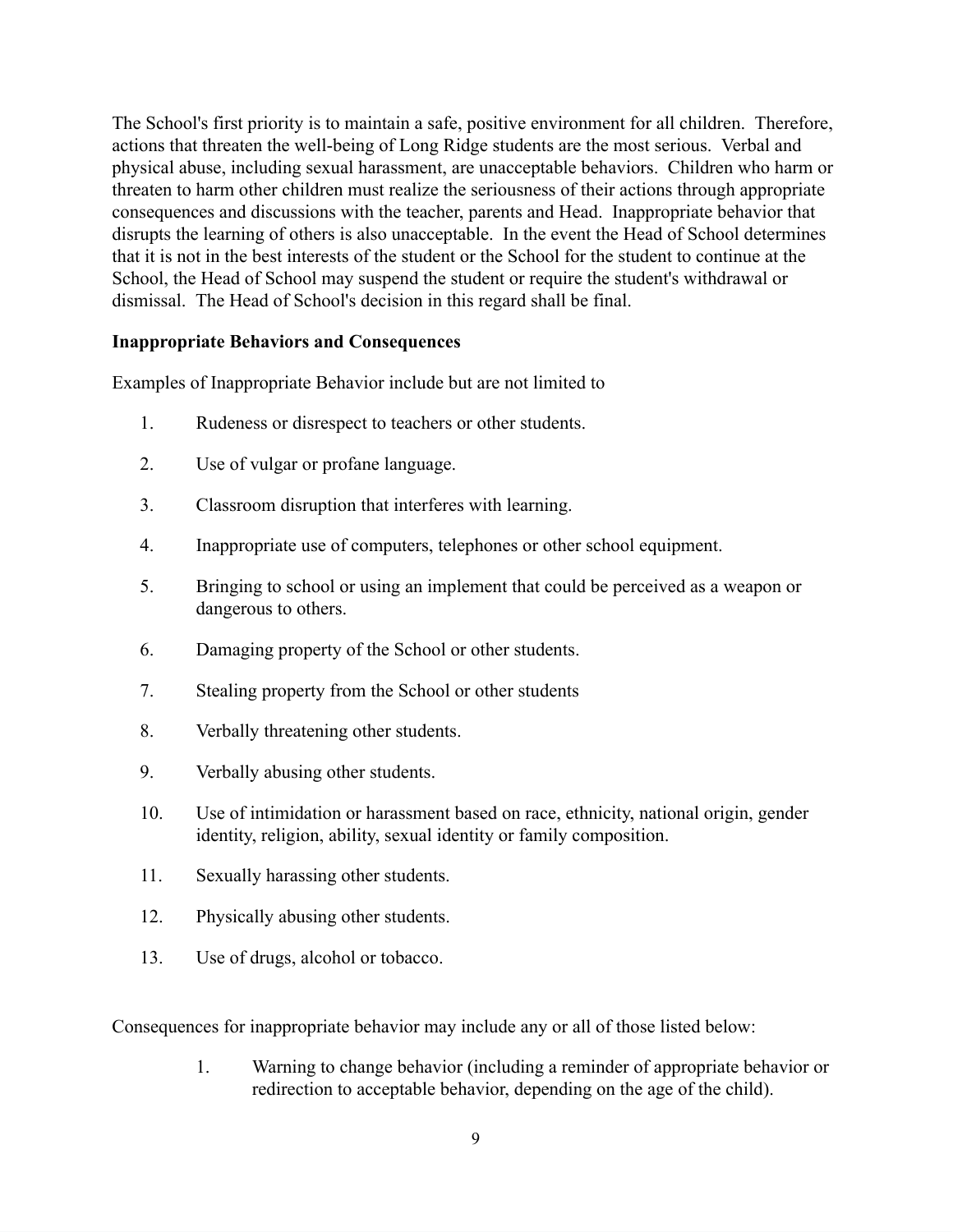- 2. Removal from the scene of the problem or class.
- 3. Parent communication.
- 4. Loss of privileges.
- 5. Lunch or free-time detention.
- 6. Parent conference.
- 7. In-school suspension.
- 8. Suspension from school.
- 9. Dismissal from school.

Consequences depend on the age of the child and the frequency and seriousness of misbehavior.

#### **Internet Use Policy for Students**

We are pleased to offer students of The Long Ridge School access to our computer network for the Internet. To gain access to the Internet, all students must obtain parental permission and must sign and return this form to the school.

Access to the Internet will enable students to explore thousands of libraries and databases throughout the world. All Internet access is filtered through Dell's filtering system (SonicWall through US Computing) which blocks all unsuitable material. A list of blocked categories is on file in the school office. Students can only use the Internet under strict guidelines and with supervision. The students are not permitted to send or receive email, nor are they permitted to access social networks.

**Internet Rules** Students are responsible for good behavior on school computer networks just as they are in a classroom or a school hallway. Communications on the network are often public in nature. General school rules for behavior and communications apply. The network is provided for students to conduct research. Access to network services is given to students who agree to act in a considerate and responsible manner. Parent permission is required. Access is a privilege not a right. Access entails responsibility.

Within reason freedom of speech and access to information will be honored. During school,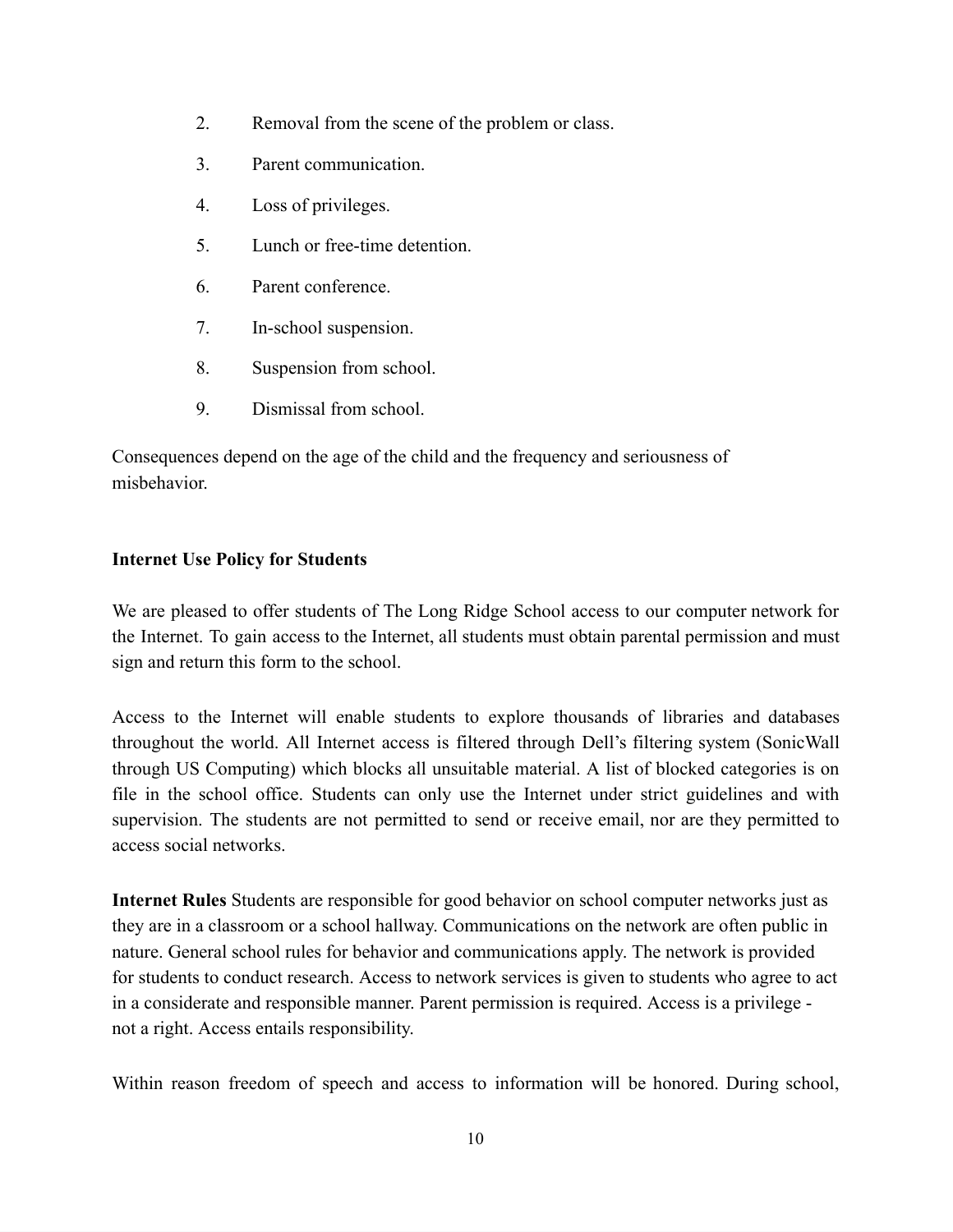teachers will guide their students toward appropriate materials. Outside of school, families bear the same responsibility for such guidance that they apply to other information sources such as television, telephones, movies, radio and other potentially offensive media. Please note that Facebook states in its "Statement of Rights and Responsibilities": 4.5 "You will not use Facebook if you are under 13."

The following are not permitted:

- Communicating with other students online via share, chat, or Google/cloud drive functions
- Displaying offensive messages or pictures
- Using obscene language
- Harassing, insulting or attacking others
- Damaging computers, computer systems or computer networks
- Violating copyright laws
- Using another's password
- Trespassing in another's folders, work or files
- Intentionally wasting limited resources

Violations may result in a loss of access as well as other disciplinary or legal action.

#### **Failure to Thrive**

On rare occasions, despite the best efforts of the student, teachers, parents, and school administration, a student simply fails to thrive at Long Ridge. In this circumstance, it is not in the student or family's best interest to continue at Long Ridge, and the school will work with the parents in locating and enrolling in a school that more closely matches the student's needs.

#### **COMMUNICATION**

**The** school's website www.longridgeschool.org is a source for current news, information, school closings and photos, and should be checked regularly.

**Owl Notes** *Owl Notes* is a weekly calendar and newsletter which will be sent via email each Friday to inform the LRS community about school events and activities.

**Class Newsletters** Teachers communicate class activities, curriculum, projects, field trips,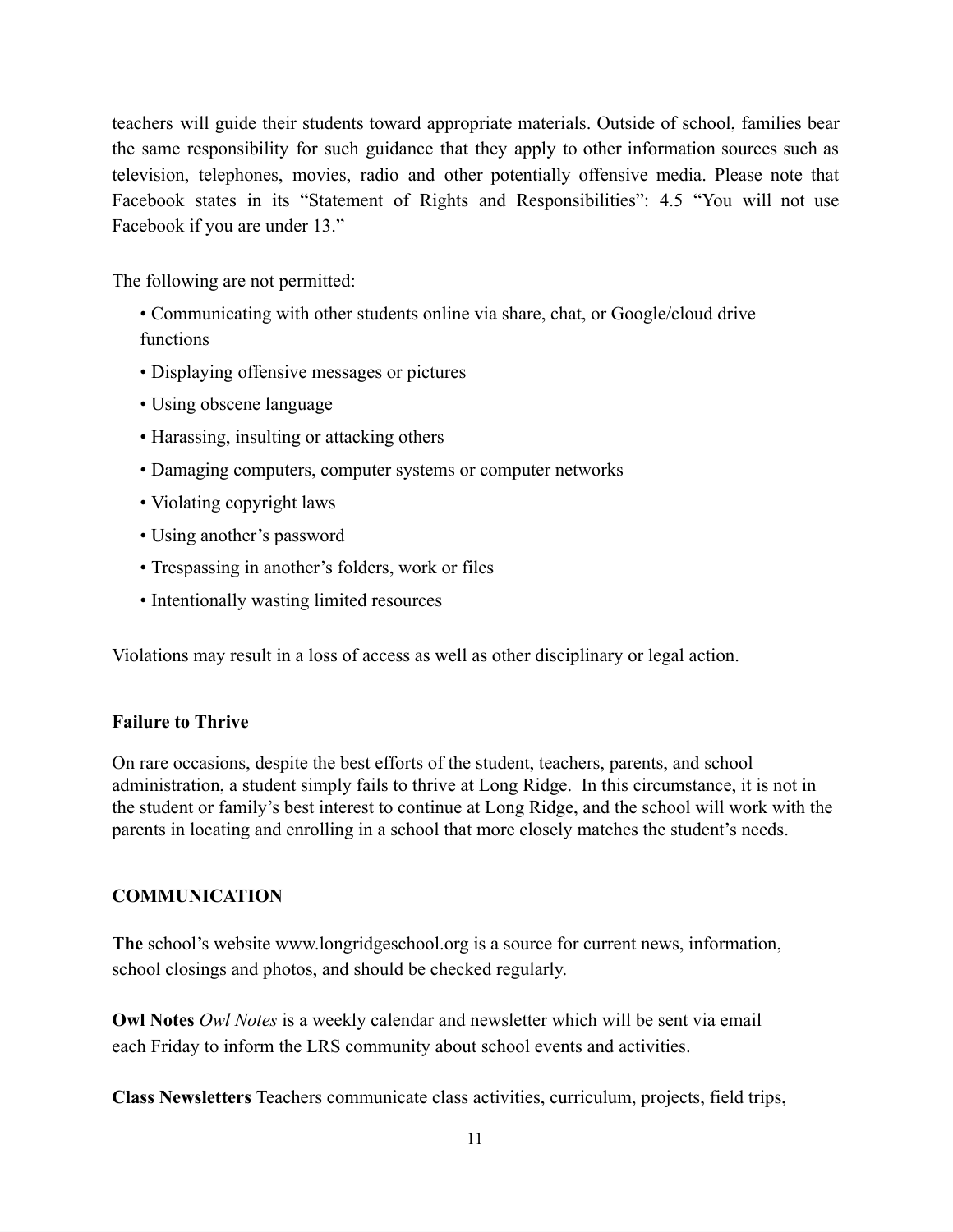special events, requests, and reminders via their class newsletter.

**Communicating with Teachers** Effective communication between teachers and parents forms the basis of a supportive school experience for each student. Informal communications with teachers can be conducted in person, with a written note, a telephone call or an email. These communications can be about a variety of practical matters, including a change in the student's schedule, arranging a time to meet, etc. Teachers may not be able to read or respond to email messages received during the school day, but will respond at their earliest convenience. **Information or questions that are time-sensitive are best communicated with a telephone call to the school office.** Communication about a student's academic progress, social or behavioral issues and anything of a confidential nature must be conducted in person or with a telephone call, rather than email.

**Parent Conferences** Individual parent-teacher conferences are scheduled twice a year as the main part of our reporting system. Additional conferences with the administration and the teachers may be arranged by telephone or at the office at any time. Long Ridge teachers are eager to communicate with parents, and telephone calls from your child's teacher will be part of our regular and informal contact.

**Reports** K-5 parents will receive two written progress reports: one at mid-year and one at the end of the school year. Nursery parents will receive one written report at the end of the school year.

**Procedure for the Handling of Concerns** For the day-to-day concerns of parents, the proper initial contact is the classroom teacher. He or she is in the most frequent and direct contact with the child and can institute any changes that are necessary. It is important that the communication between parent and teacher be direct, open, and centered on the needs of the child. Parents are encouraged to share their observations, questions and concerns with their child's teacher(s).

If the parent feels that there is a concern or question that needs further attention, the next step is to speak with the Head. A series of meetings might be necessary to clarify the concerns, the resources available, and the steps to be taken. A team meeting, including all of the child's teachers, may be appropriate, and other professionals may be consulted.

If parents feel their concerns still are not being addressed, it may be appropriate for them to contact the Board President to see if the proper policies and procedures are being enacted. The Board President should check to their satisfaction with the Head that the proper policies and procedures are indeed being followed and respond to the parents that this is so. At this time, if there is continued concern regarding policy or procedure, the Executive Committee of the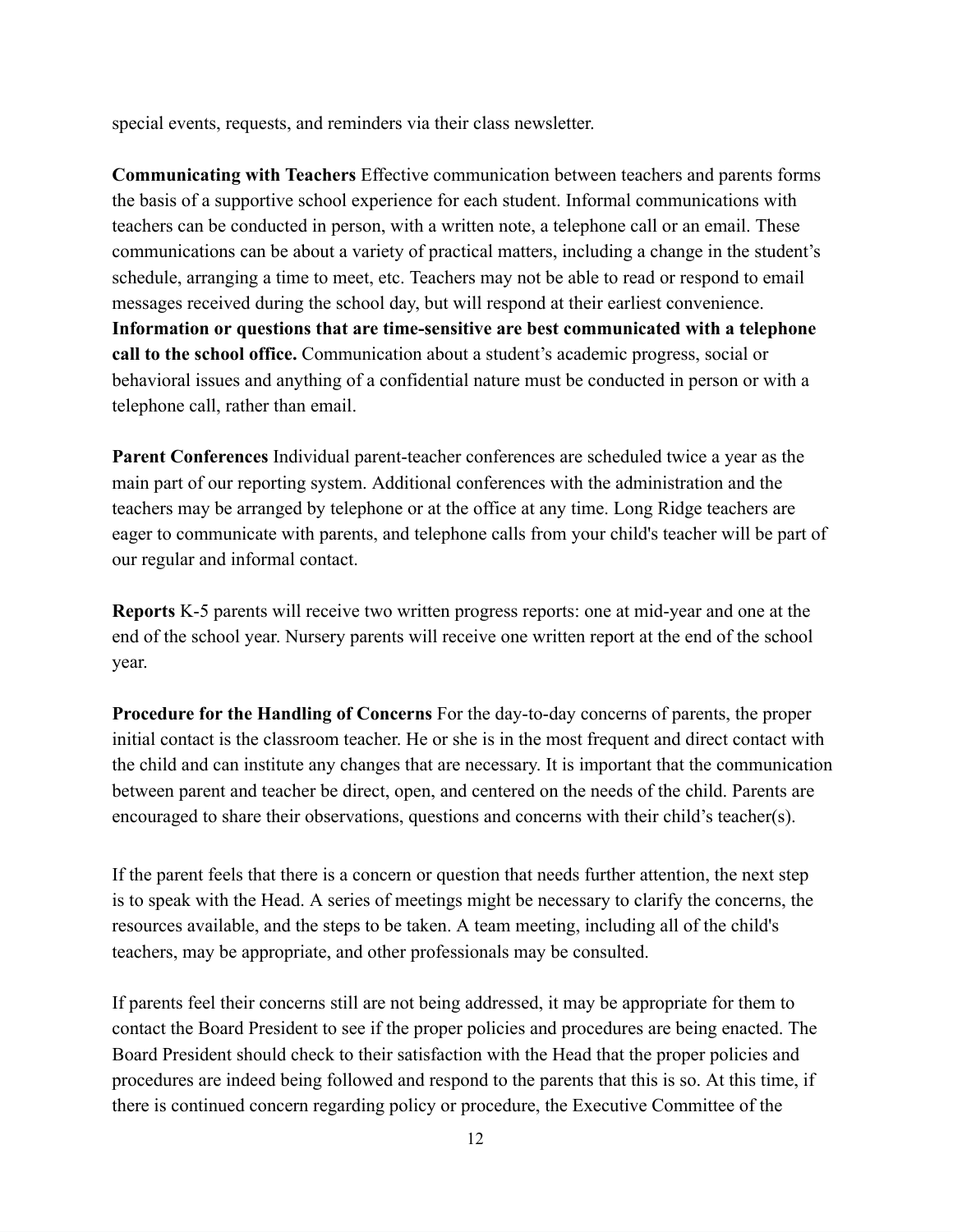Board might meet with the parents and the Head to discuss measures to ensure that the policies and procedures are enacted.

## **Permission Notes, etc.**

The school office must be informed of any change in a student's regular after-school transportation schedule by written permission note, email or phone. Parents must be responsible for informing the office of changes in transportation arrangements, before 2:30 if possible. No child will be permitted to use the school phone to arrange last-minute social visits.

No child will be excused from Physical Education, given permission to remain indoors during recess or excused from any other school activities, unless they has a doctor's note. In general, we assume if a child is well enough to attend school, they will participate in all activities.

Under no circumstance will a student leave the school grounds during school hours without permission of the Head or Assistant Head.

# **Snow Days and Other School Closings**

If inclement weather causes school to close, we will attempt to contact you with our broadcast system as early as possible. Messages will be delivered by phone, text and email as you opt-in with School Messenger. *Please note: it is important that parents also check the website, television or radio if the weather is uncertain.*

Information will be posted on our website, www.longridgeschool.org. If the Stamford Public Schools close, The Long Ridge School also closes. If Stamford schools announce a delay, the buses will begin their routes 2 hours later than usual. In the event of an announced delay, Beginners and Nursery classes will observe the same delay. School closing announcements are televised on Connecticut News Channel 30 and 12. You can log on to the Stamford Public Schools web site at www.stamfordpublicschools.org or www.ctweather.com and follow the links "cancellations" and then "schools."

# **HEALTH AND SAFETY**

#### **Emergency Planning**

Students' safety is our primary concern. Extensive efforts have been made to provide a safe environment on a daily basis and also plan for emergency situations. A detailed "Crisis Handbook" has been developed for staff members to use in case of a wide variety of emergency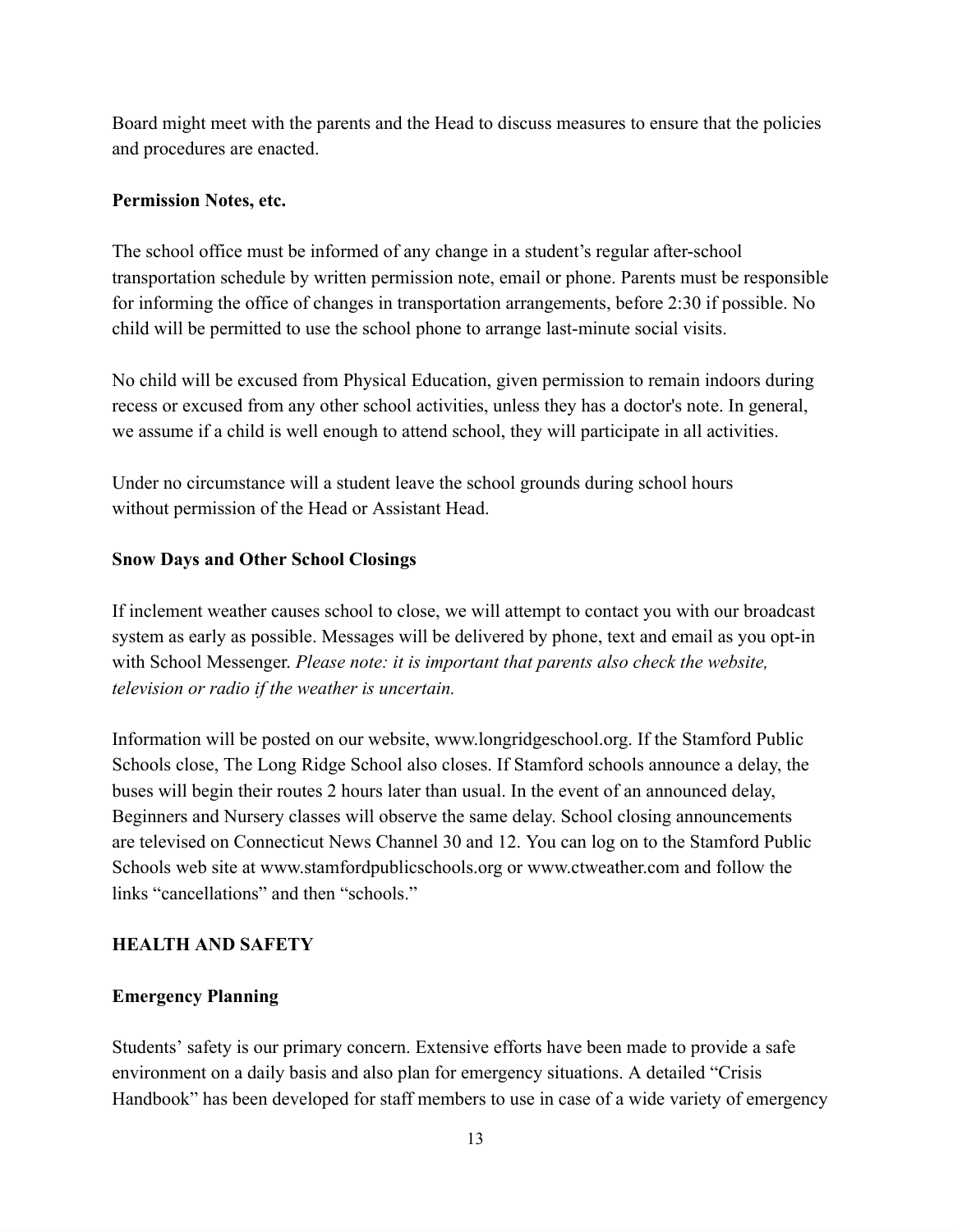situations. Copies are available for review in the school office and library. We work with local fire and police officials to implement fire drills and other safety precautions with students.

# **Asbestos Management Plan**

In compliance with the U.S. Environmental Protection Agency's (EPA) Asbestos Hazard Emergency Response Act (AHERA), The Long Ridge School has been inspected for asbestoscontaining building materials and maintains an Asbestos Management Plan which is available in the office. All hazardous materials have been removed and remaining non-hazardous asbestoscontaining materials are inspected twice yearly.

# **Health Regulations**

By law, teachers and staff are not permitted to dispense any medicine to children, including aspirin or aspirin substitute, without written permission from the physician and parent for the specific medicine and dosage prescribed. Special forms required for medication to be administered will be sent to all parents and are available in the office.

We recommend that students have physical examinations each year, and we would like to receive the results of such examinations, particularly where a previously undiscovered problem has been noted. The Health Department requires all new students and those attending the Beginners Program, Nursery and Kindergarten to have a physical examination before entering school. School Health Assessment Record forms have been sent to parents with children attending these grades.

All cases of contagious and communicable diseases must be reported to the school immediately. Parents of children who may have been exposed may be notified by a letter sent home with the child or other appropriate means, as recommended by the School Nurse and the Stamford Health Department.

Students may not attend school with a fever or other symptoms of a contagious or communicable illness, including coughing, sneezing or "runny" noses (not due to allergies). **Students must be fever-free (without Tylenol or other fever-reducing medication) for 24 hours before returning to school.** We reserve the right to send home children who may infect others with colds or other contagious illnesses. If your child becomes ill in school, you will be notified immediately. Obviously, a child who is ill may transmit his or her illness to others and also does not benefit from being in school while feeling sick.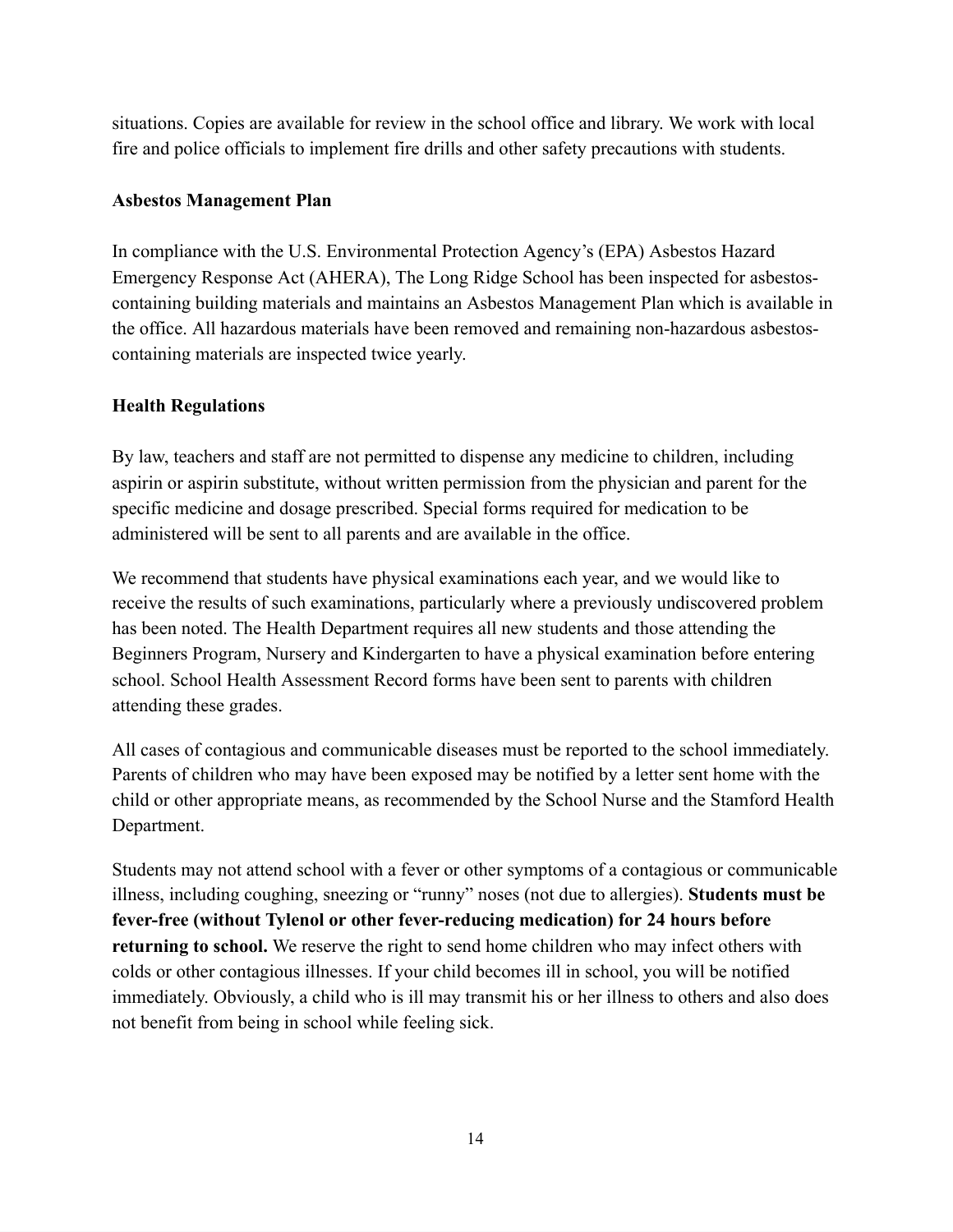## **Food Policies**

Food allergies have become increasingly common in school-age children, and we ask that parents notify us immediately when a child is diagnosed with food or other allergies. The Long Ridge School establishes food guidelines for each class each year, depending on the particular health needs in each class. **No nuts are permitted in any classroom or the lunch room.**

We encourage parents to send healthful food for lunch and snacks. Organic milk and water are provided. Please do not send food for lunch or snack that requires teachers to heat or prepare. Students may not bring soda or chew gum in school.

If you plan to send a special treat for your child's class, especially near holidays, please check with teachers first to help them monitor the amount of sweets being offered to students and to comply with food restrictions in the class. Class Room Parents usually arrange for appropriate special treats for holiday snacks. As part of our educational program, the school teaches and encourages healthful living practices, including eating healthy foods, exercising and participating in other physical activities, and practicing good hygiene such as hand-washing before meals, etc.

## **Allergies**

Parents must alert the school office and classroom teachers about their children's food or other allergies. If the allergies are severe, parents and the child's physician must complete the Addendum to the Medical School Form (Food Allergy Protocol) and an Authorization for the Administration of Medication in addition to the basic Health Assessment Record form. These forms must be completed and reviewed with the Head of School, office staff and classroom teachers prior to the beginning of school so that we can be fully aware of the necessary precautions and procedures to follow.

#### **Immunizations**

State law requires a specified range of immunizations for every child attending any public or private school in Connecticut. This law states, "Each child shall be adequately immunized against diphtheria, pertussis, poliomyelitis, measles, mumps, rubella, haemophilus influenza type B, hepatitis B, varicella and any other vaccine required by the schedule for active immunization before being permitted to attend school. While certain exemptions are permitted for medical or religious reasons, they must be certified in writing by a physician for the medical exemptions and by the parents or guardian for the religious exemption.

#### **Attendance**

If your child must be kept home for any reason, please notify the school office by phone early in the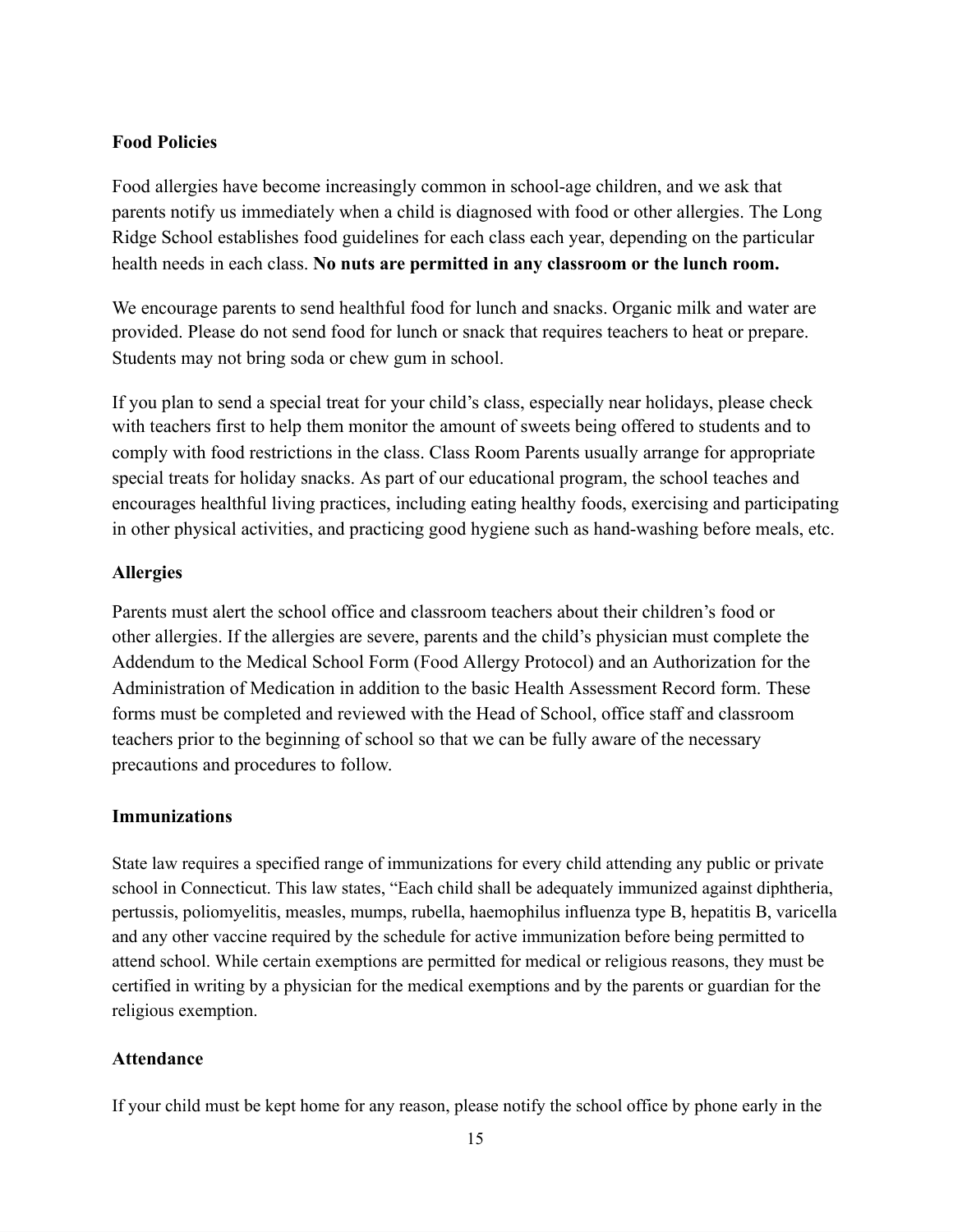morning. Students who are absent during the school day due to illness may not attend after school activities. (Regular homework assignments will be provided for students who are absent from school due to illness.) Family vacations should be planned so that children do not have to miss school before or after a school vacation or anytime school is in session. K-5 students are expected to arrive at school by 9:00 a.m. when classes begin.

#### **Animal Visitors**

Dogs and other pets are not permitted to visit in classrooms due to allergies or to be walked on campus fields or playgrounds due to health and cleanliness concerns.

#### **SCHOOL LIFE**

#### **Clothing, Personal Appearance**

Because Long Ridge is a school that recognizes and cherishes differences among individuals, a rigid, detailed code of dress, hair style, etc. would be inappropriate. All students should dress in a manner that is appropriate for school and its many activities. Extremes in appearance that would be distracting to oneself or others should be avoided. Clothing with objectionable or distracting words, pictures or symbols should not be worn to school. In general, all students should arrive at school "dressed to learn."

Please be sure your children have sneakers in school to wear for physical education and recess. Sandals, "crocs" or dress shoes are not appropriate for these activities. During the winter months, children must be sent to school with adequate outer clothing, including warm pants and boots for snowy days. Students spend time outdoors every day unless it is raining or extremely cold. **Please mark all** of your child's clothing, including hats, coats, sweaters, boots, and mittens; it is easier for children to be responsible for their own possessions and to return lost items when their names are clearly marked.

#### **Birthdays**

Children's birthdays usually are celebrated in the classroom with a special snack sent in by parents. We strongly encourage parents to choose a healthy snack and keep portions small. If possible, please inform the teachers in advance when you plan to send in a special snack so that conflicts with cooking projects and other events do not occur. We also sing "Happy Birthday" to each child whose birthday occurred within the month at a Friday Assembly. (July birthdays are acknowledged in June, August birthdays in September.) Arrangements may be made with teachers to celebrate summer birthdays during the school year.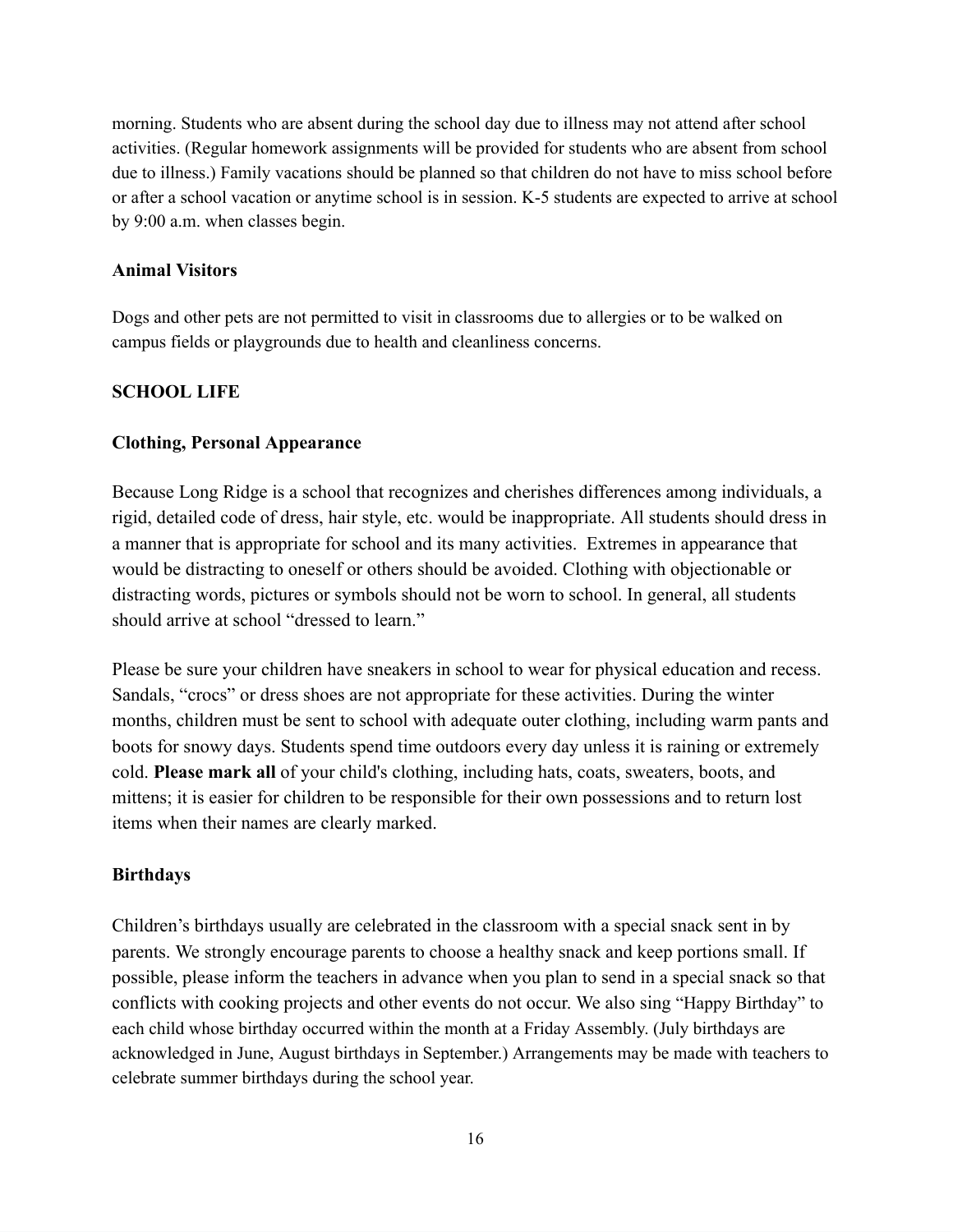Although we do not require or recommend that an entire class be invited to home birthday parties, we do encourage families to be considerate of the feelings of others. Therefore, birthday and other party invitations should not be handed out in school or travel arrangements made from school unless everyone in the class is included.

## **Holidays**

The Long Ridge School always has treasured the diversity of cultures represented in the school. One of the ways for children to learn about cultures other than their own is to experience some of the traditions, including holidays, of a variety of cultures. Throughout the school year, children learn about other cultures through planned classroom themes, special events, exchange programs, LRS parents and visitors.

Holidays are celebrated in a variety of ways from class to class, according to the ages of the children. On Halloween, all children are invited to wear or bring costumes to school. Masks are prohibited in Nursery, but may be worn by K-5 students when Nursery children are not present. The religious aspects of Christmas and Hanukkah are not stressed, but the customs surrounding each holiday are shared with stories, cooking projects and songs. On Valentine's Day, students may bring Valentines for their classmates. National holidays such as Columbus Day, Veterans Day, Thanksgiving, Martin Luther King, Jr. Day, Presidents Day, etc., may be acknowledged through age-appropriate classroom discussions and at Friday Assemblies.

#### **Homework**

We expect students to do school-related work at home including reading daily. The motivation for this may come from the child or the work may be assigned for a number of specific reasons. Although we expect the children themselves to do the work, parents can do much to encourage and help motivate them. If problems arise during the course of your child's home learning, please ask the teacher for guidance.

The following are guidelines for homework at each school level:

Homework is not assigned regularly in kindergarten or first grade. At times, children will bring home assignments that are intended to consolidate a classroom experience, to utilize the home or neighborhood setting, or to allow family members to help give an added dimension to a concept or project. In the second grade, children begin to receive homework assignments in a more formal manner. Homework is given in grades three, four and five on a more regular basis.

Homework is assigned: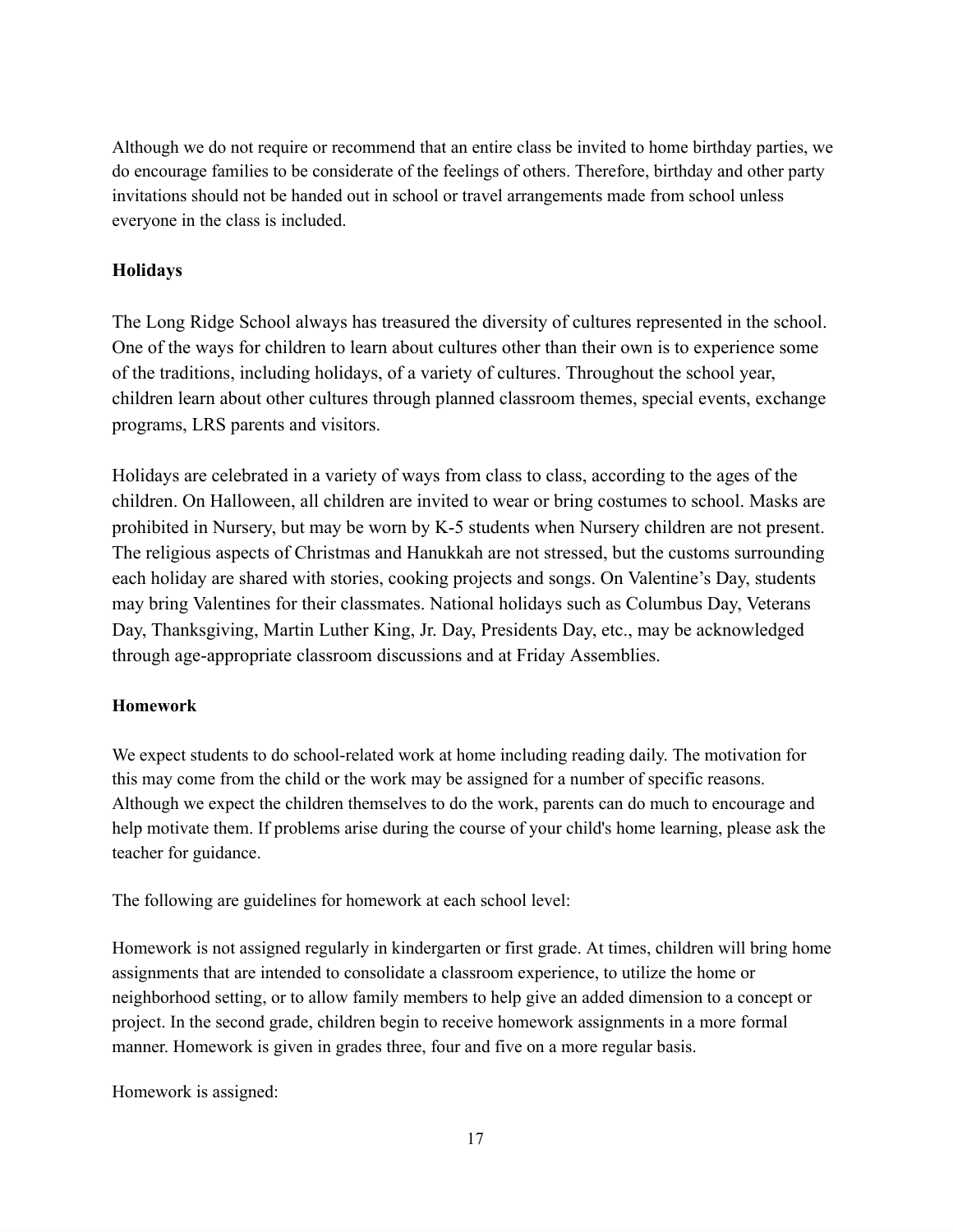- to strengthen the understanding of and to practice new skills.
- to reinforce classroom experiences.
- to develop study skills and to acquire the habit of doing school-related learning at home.
- to conduct special research or discussions at home involving the family.
- for fun, such as word-search activities or crossword puzzles.

It is important for parents to be aware of their child's homework. Assisting with or clarifying homework for a child is a natural and beneficial activity. If your child is having consistent problems understanding assignments, please let us know. Parents can help greatly by making sure that when their child leaves home in the morning all books, homework, etc., are in their possession. Parents may contact the school to receive homework assignments for students who are absent.

In general, we believe homework should help to reinforce, consolidate and extend classroom learning in an age-appropriate way. The amount of homework students should have has been the topic of much debate and research. The benefit of homework should not be measured by the quantity assigned. Homework in elementary school should not place an onerous burden on students or parents or be so time-consuming as to prevent students from pursuing other worthwhile activities and interests, such as music lessons and sports activities. We believe that all children benefit from some unstructured time each day when they can relax, play and pursue their own interests, in their time away from school.

#### **K-5 Playground Rules**

#### Boundaries:

General: All students must be visible to the teachers on recess duty. The upper and lower baseball fields and the court are off-limits unless a teacher supervises there.

K-1: Upper and lower playgrounds, but not between the rocks and fence on the upper playground. Grades 2-5: Upper and lower playgrounds.

Off-Limits to All: Parking lots and areas, garden between the parking lot and music room, and areas behind the 2-5 building, teahouse, swimming pools and fences.

#### **Rules:**

No fighting (kicking, hitting, bad language) No throwing (rocks, sticks, sand, snowballs, etc.) No toy or pretend weapons; no sticks except for building, digging or drawing No chasing anyone who does not want to be chased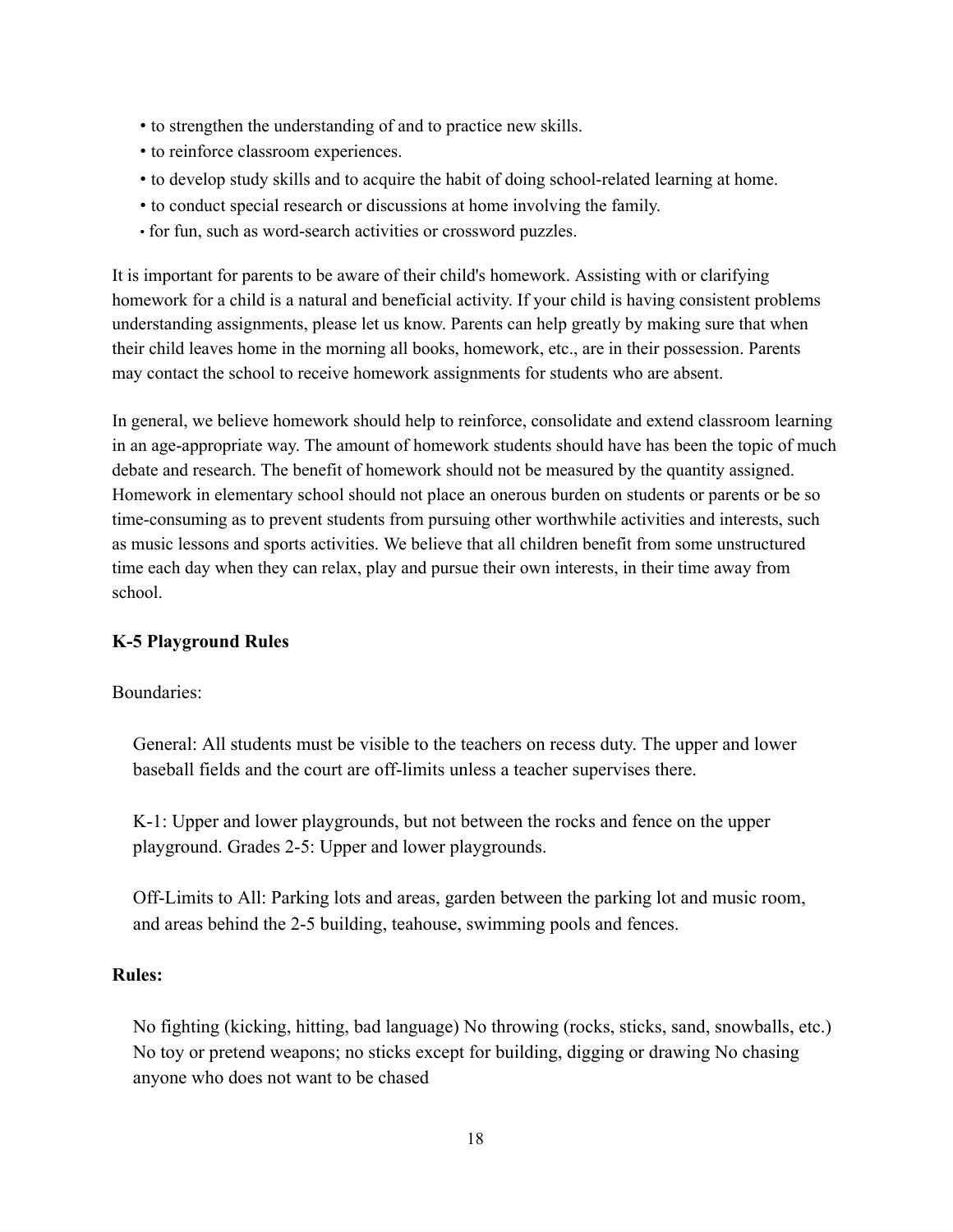All equipment must be used safely:

Go down slides sitting up, feet first. No running up slides.

Lunch should be eaten inside. Food is not permitted on the playground.

Students are encouraged to stay on the playground and are not permitted to go inside without permission from a teacher on recess duty. (Students should be encouraged to use the bathroom before outside playtime.)

Students should be "in control" of themselves so that accidents are less likely to happen.

Older children should be helpful to younger children. Children may not exclude others from areas unless they are being uncooperative or disruptive.

Al1 portable equipment (balls, sand toys, goggles) must be returned to their proper places. (Goggles, stored in the office closet, must be worn while crushing rocks.)

When the bell rings, students should go inside promptly.

#### **Consequences:**

Teachers on recess duty determine natural consequences of minor infractions. However, a student who purposefully harms another student or disobeys a teacher must be sent inside with a report to the classroom teacher or Head of School.

#### **Recess Goal:**

Our goal is for all students to have a safe, happy and enjoyable outdoor time to play, relax, socialize and have fun!

# **Visiting**

We welcome visitors. However, we expect that visits will be arranged in advance with the Head, classroom teacher or by calling the office. Visitors must check in at the office before proceeding to the classroom.

# **Toys**

We request that children do not bring toys (including collectible cards) to school from home. It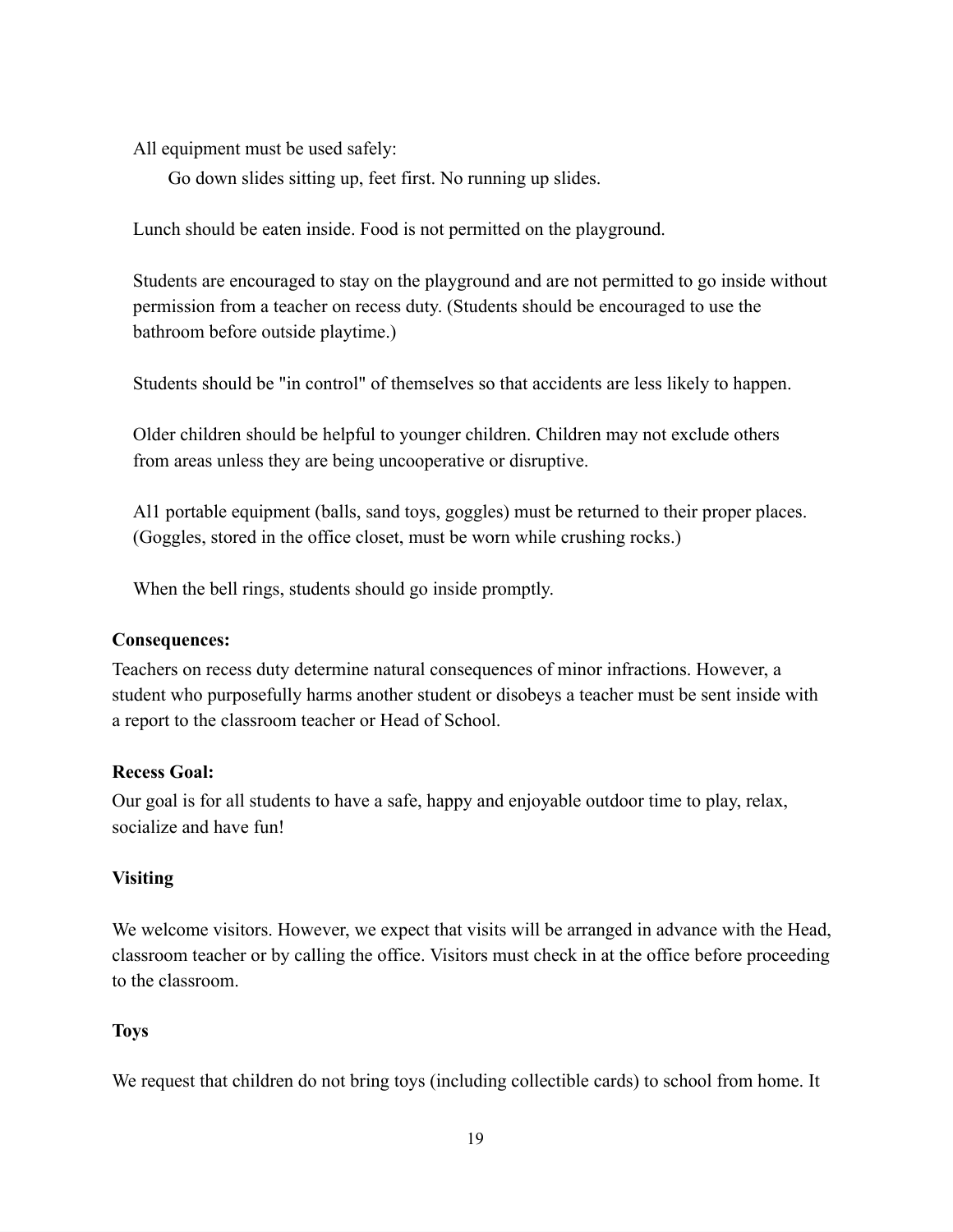has been our experience that toys from home are difficult to share or part with, and so children are sometimes unable to set them aside and become involved in school activities. Of course, some children have special security objects such as blankets or stuffed animals that help them feel comfortable in new situations. When necessary, children may bring such special security objects to school and store them safely in their backpacks during school time. Children may bring souvenirs or interesting objects from trips or nature walks, art projects made at home, books, or other special treasures to share with the class.

## **Electronic Devices**

Students are not permitted to bring personal electronic devices, such as hand-held games or multi-media devices, for use in school. If parents feel their child should carry a cell phone for safety or family communications, the child may bring the cell phone to school, but not for use during school hours. Students are permitted to use school phones to contact parents when necessary.

## **After-School Activities**

When students stay for planned activities after school, regular school expectations and rules apply. Students may not play indoors or outdoors unsupervised, before or after an activity. Students should be picked up promptly at the designated time. If a parent is delayed, please let the school know, if possible, and appropriate supervision will be arranged. A student who has been absent from school may not return to attend an after-school activity on that day.

# **TRANSPORTATION**

#### **Safety**

The safety of our students, families and caregivers is a primary concern, and we encourage all drivers to use extreme caution and to follow all safety guidelines and laws when transporting children.

Drivers should drive slowly and cautiously in the driveways and parking lots. Please obey signs indicating entrance and exit driveways. Arrival and departure times for various age groups are staggered to minimize congestion. However, the parking lots and driveways can be congested and dangerous, particularly at drop-off and pick-up times. Please take extra care in looking behind you before backing up.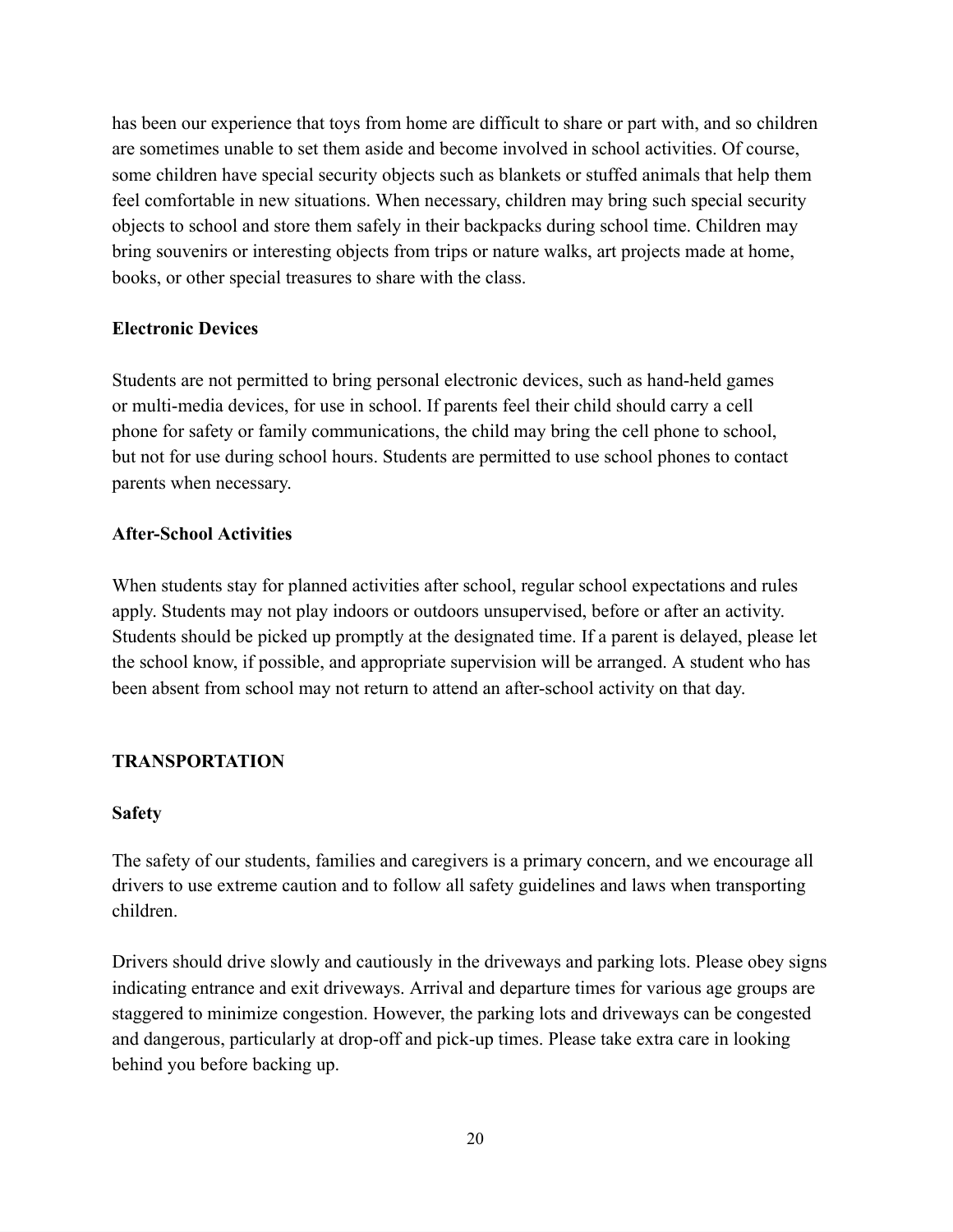Please refrain from cell-phone use while your car is moving.

Please make sure that children are secured by seat belts and booster seats, as required.

Erskine Road has a posted speed limit of **25 miles per hour**. We encourage all drivers to observe the speed limit on this narrow, curving residential road and to be alert for pedestrians, bicycle riders, deer and other wildlife.

# **Arrival and Dismissal**

School begins at 8:45 a.m. for Nursery and 9:00 a.m. for Beginners and K-5 students. Please do not drop off Beginners and Nursery students early unless you have made arrangements in advance with the classroom teachers. Before school care is available for K-5 students between 7:45 and 8:30 a.m.

Drivers who plan to spend time at school should park in the West Lot across the street.

Beginners and Nursery parents and caregivers should accompany students to their classroom and pick them up from the playground or classroom. Parents and caregivers of Nursery Extended Day who are waiting for older siblings to be dismissed are welcome to wait on the playground until 3:15, weather permitting, or use the library for quiet story-reading. Since nearby classes are in session until 3:15, the Big Room must remain relatively quiet and orderly.

School staff members meet K-5 students arriving by bus or car between 8:30 and 9:00 a.m. They also escort students to their buses or cars at dismissal times. We ask that K-5 parents not enter classrooms directly to pick up children but rather wait in the parking lot driveway or in the hallway until classes are dismissed. At dismissal time, please pick up children promptly and supervise them until you depart. Students may not play on the playground unsupervised while waiting to be picked up. They must wait with the dismissal staff members on the front porch or in the office, until a parent or other driver arrives.

#### **Buses**

Connecticut law mandates that each city or town must provide transportation to and from school for each kindergarten and older student residing in the city or town and attending an independent school within its borders, who lives more than one mile away from the school. A similar New York State law requires that students be transported to a school within fifteen miles of their home.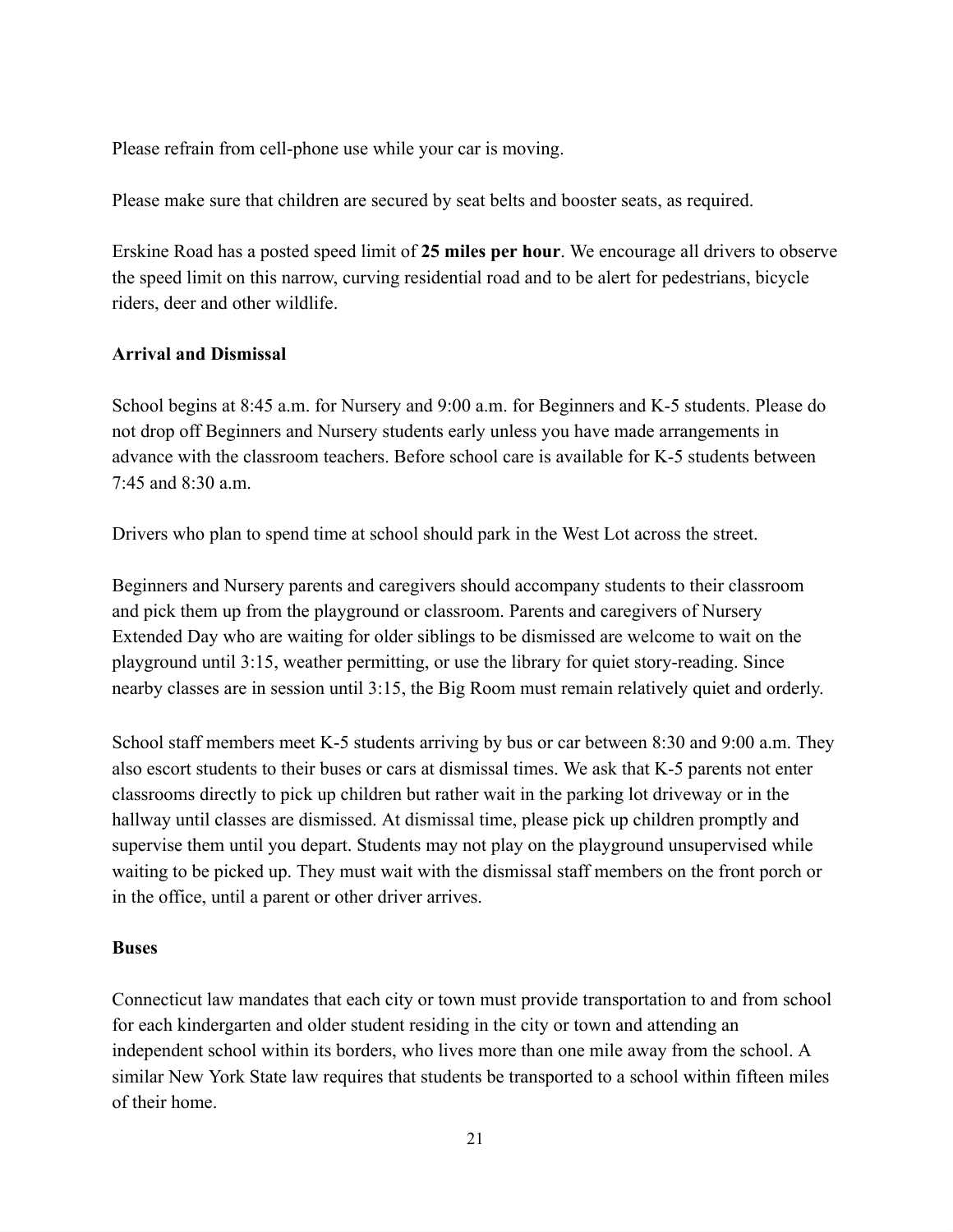We expect that students will comply with The Long Ridge School Code of Conduct while riding a school bus as well as in school. We also expect that students will follow specific bus rules such as remaining seated while the bus is in motion and refraining from making loud noise or throwing objects, and other distracting or unsafe behavior.

#### **Field Trips and Field Trip Guidelines at The Long Ridge School**

Field trips are planned throughout the year for K-5 students to enhance the curriculum, provide enriching experiences and take advantage of the many resources available locally and regionally. **Parents are notified about field trips by class newsletters and** *Owl Notes.*

- 1. Safety precautions to be followed:
	- a. Teachers will bring a first aid kit.
	- b. Teachers will bring necessary medical supplies for individual children (Epi-pen, e.g.)

c. Teachers will distribute copies of emergency medical forms to parent chaperones (in an envelope) or carry the full set with them when traveling by bus as a group.

2. When possible, school buses will provide transportation, although there is no guarantee school buses will have accessible seatbelts (most do not). At times, for logistical and other reasons, cars transport students with parent and staff drivers.

3. Specific information about food and clothing needed, arrival and departure times, etc., for each field trip is provided in class newsletters.

4. Students are expected to observe the same code of conduct on trips as at school.

#### **SCHOOL FINANCIAL INFORMATION**

#### **Annual Fund and Fundraising**

Participation in the Annual Fund by Long Ridge families is key to the continued success of our school community. As is the case with most independent schools, tuition fees do not cover the total actual cost of the education of the student. While approximately 75% of program and facility expenses are covered by tuition income, 25% must be generated from other sources. For the children at Long Ridge, the Annual Fund is a major source for this missing income, and we encourage all Long Ridge families, alumni, and friends to understand the need for additional funds and to give generously.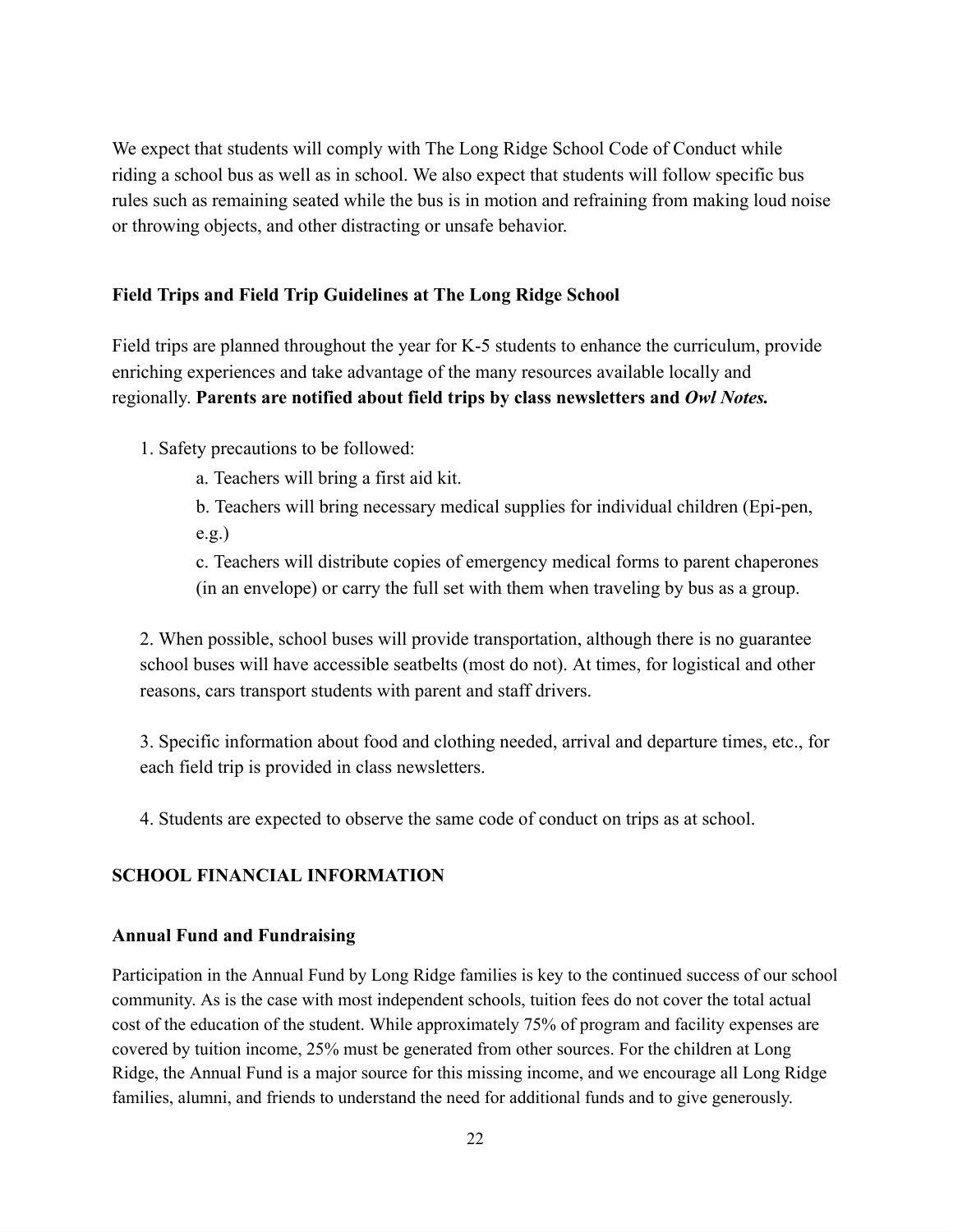Because of family circumstances, we realize that some families will be able to contribute more generously than others. However, all contributions are extremely important and even the most modest gift is critical in helping us to achieve 100% participation by all Long Ridge families. Since we solicit donations from the community at large, foundations and corporations, our chances for receiving serious consideration by these sources are greatly enhanced by a presentation of total Long Ridge family commitment to the Annual Fund.

In addition to the Annual Fund, other fund-raising activities are planned throughout the year. These enjoyable events have the two-fold purpose of bringing families and friends together and strengthening the financial well being of The Long Ridge School. We encourage all families to support these events.

#### **Payment of Fees**

A student's attendance at The Long Ridge School is conditioned upon payment of tuition and fees when due. A reservation deposit of 10% of tuition is due with enrollment contracts. First semester payment is due on June 1, and second semester payment is due on December 1. Parents who choose to pay the full tuition in advance are exempt from paying the 1.6% Tuition Refund Plan (TRP) premium. A monthly payment plan is offered through Smart Tuition which provides for four, for Beginners or ten monthly payments, for N-5, with no interest charges and a small enrollment fee.

#### **Tuition Refund Plan (TRP)**

Students are enrolled for the full academic year, and no adjustment of fees can be made by the school for absences, withdrawal or dismissal. This policy is necessary as the school has continuing expenses such as plant maintenance and faculty salaries. In order to plan and maintain these services for the year, it is essential that the annual income from tuition and fees is secured. Therefore, we have made arrangements to protect both the school and parents under the Tuition Refund Plan.

This plan will provide an allowance for tuition and fees in the event of withdrawal of a student for medical causes and in the event of withdrawal for other reasons or dismissal by the school. Parents should understand that the Tuition Refund coverage becomes effective July 1 in the event of a student's inability to attend school due to a medical reason, i.e., accident, illness or mental or nervous disability. The non-medical coverage (voluntary withdrawals and dismissals) does not become effective until the student has attended the first fourteen consecutive calendar days of the academic year.

The cost of the Tuition Refund Plan is 1.6% of the annual tuition and fee charges. Parents who do not pay the total annual charges by the first day of school must participate in the Tuition Refund Plan or present evidence of having secured comparable coverage elsewhere.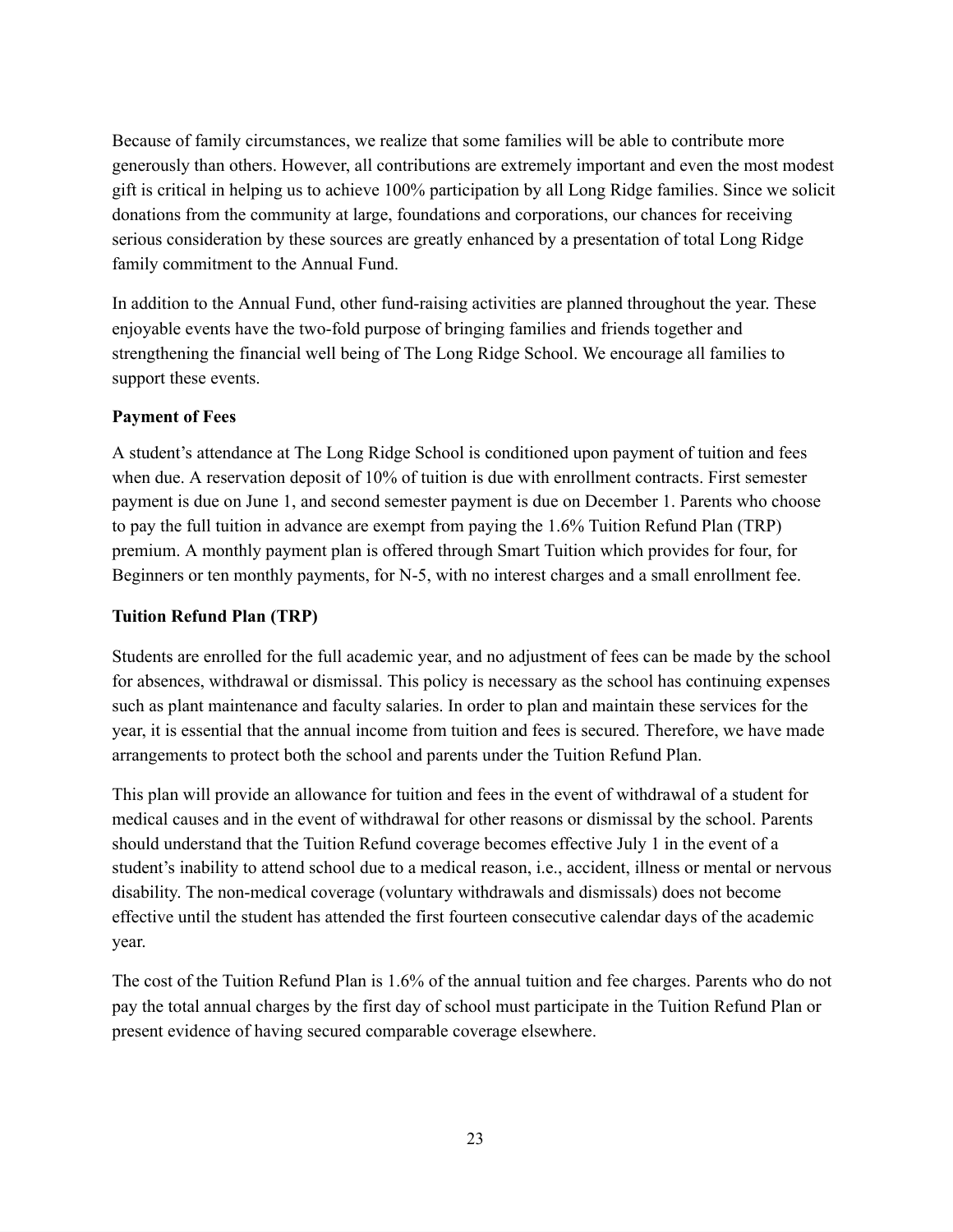#### **Insurance**

Student accident insurance, at a minimal cost, is required for all students. This covers all accidents on the way to and from school, at school, and on school-sponsored trips.

#### **Financial Aid Policy**

The Long Ridge School is committed to a student body that is economically, ethnically, and socially diverse. Keeping our tuition as low as possible is one way the Board of Trustees tries to enable the broadest possible group of students to benefit from a Long Ridge education. The Board recognizes that tuition is a major expense for families and a significant financial challenge for many. As a small school without an endowment, we are proud of our relatively generous financial aid program. Awards are available for Nursery through Grade Five families and are solely based on demonstrated need.

Financial Aid is determined using the School and Student Service for Financial Aid (SSS), a division of the National Association of Independent Schools (NAIS). Interested families submit a *Parents' Financial Statement* to SSS. Applications for Financial Aid are due by January 15 each year.

# **NURSERY SUPPLEMENT TO THE PARENTS HANDBOOK**

# **Arrival and Departure**

Please accompany children to the classroom each day so we are aware of their arrival. Please let us know in writing, if possible, when there is a change in your child's transportation arrangements (going to a friend's house, being picked up by a neighbor, etc.). It also is important to tell your child about any special plans.

While we do not expect all of the children to arrive and leave at exactly the same time, we feel that it is important for children to arrive promptly and be picked up promptly. For many children, it is difficult to enter the classroom when they are so late that everyone already is involved in activities. Everyone knows it is no fun being the last one waiting to be picked up.

We know that saying "good-bye" is not always easy for children or for parents. We encourage you to stay with your child until your child feels comfortable in the room or is involved in an activity. The teachers will try to help make the separation as easy as possible. Once your child feels comfortable, it is important for you to say "good-bye" and leave promptly so that your child can focus their attention on school activities. We request that you do not linger in the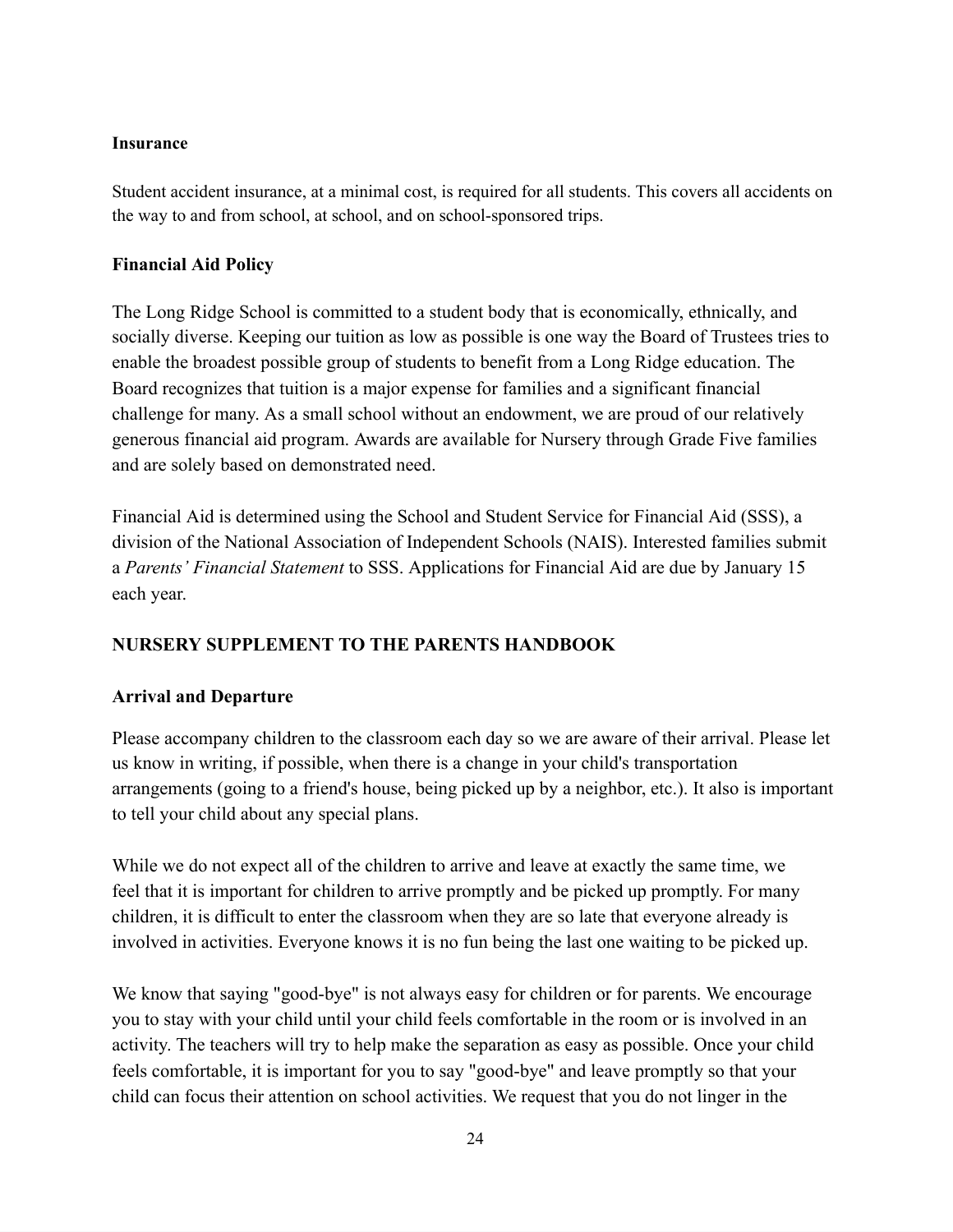classroom or outside in view of the classroom because this can be confusing and distracting to your child and to the other children. For many children, the school day really cannot begin until all of the parents have left the room. After the first days of school when separation takes longer, we assume that parents will leave the nursery classroom by 9 a.m.

Pick-up time for the morning nursery program is 11:45. While many children leave at that time, those who are enrolled in the extended day program remain. In order to make this transition time as smooth as possible, we offer the following guidelines:

1. Parents should arrive promptly to pick up their children. Each day, one of your children's teachers will have a clipboard to record who is picking up your child. Please let this teacher know when you are leaving with your child and inform anyone who is picking up your child to follow the same procedure. Please be assured that we never permit a child to leave with another person without your prior authorization.

2. Children should not resume playing in the nursery classrooms at pick-up time. (Extended day children return to one classroom for their lunch, and teachers prepare the other classroom for the afternoon program). Children may continue to play on the nursery playground, with their parents' supervision for as long as they wish to remain. Once parents arrive on the playground (or in the classroom on rainy days), they are responsible for the supervision of their own children.

3. The Big Room should not be used to serve children lunch or snacks at departure times. (The Big Room and the library are food-free zones except for special occasions). In addition, children should not be unsupervised or permitted to play noisily in the Big Room which may disturb ongoing classes in adjoining classrooms. Parents and children are welcome to picnic on the playground and visit the library to select books at dismissal time

#### **Birthdays**

Birthdays are exciting, much-anticipated milestones in the lives of young children. In school, we celebrate each child's birthday with a low-key party at snack time. Usually, parents provide a special treat (cupcakes, the child's favorite cookies, fruit, etc.) for snack on the child's birthday. We do not feel it is necessary (or advisable) to invite the whole nursery class to birthday parties at home. (We request that you do not distribute birthday party invitations at school.)

#### **Clothing**

We recommend that children dress in comfortable informal clothing so they feel free to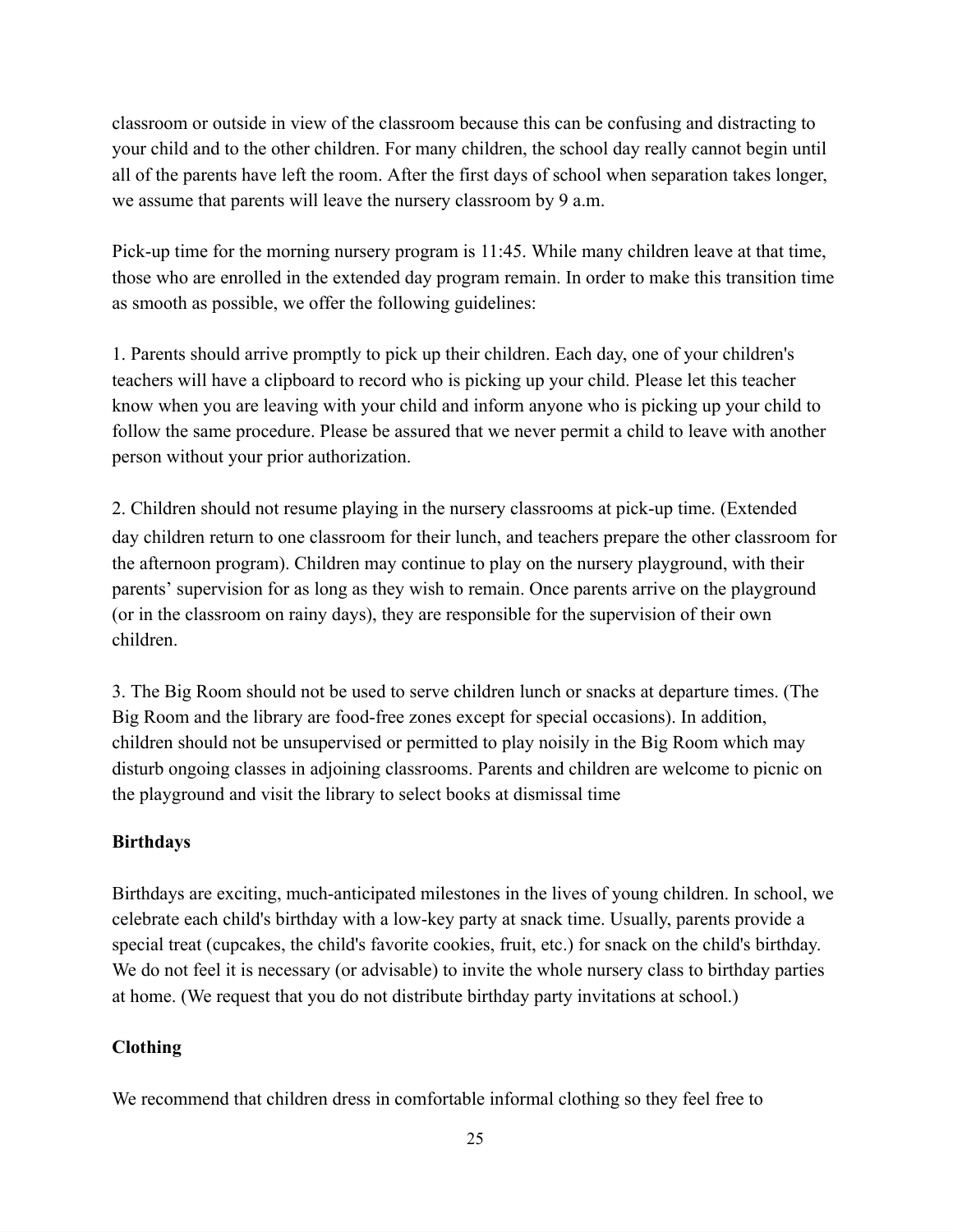participate in all activities without the fear of getting "good clothes" messy. Smocks are provided for painting and water play. We request that each child keep an extra change of clothing in school. When buying clothes for your child, please try to select things that will be easy for the child to manage by herself/himself.

Outdoor playtime is an integral part of our daily program. We go outside every day unless it is raining or very cold. Please send your child with the proper clothing for outdoor play each day. To avoid confusion, all clothing, boots, etc. should be labeled with your child's name.

# **Conferences**

Conferences are scheduled with nursery parents twice during the school year -- in the fall and in the spring. A written report to summarize each child's progress is sent to parents at the end of the school year. We value ongoing communication with parents. Please do not wait for scheduled conference times to discuss your child with us. Let us know at arrival or dismissal time if you have any questions or concerns. You may call the school in the afternoon to speak with one of the teachers or you may request additional conferences with the teachers at any time during the year.

#### **Snacks and Food**

A snack is provided each morning. We emphasize healthy foods such as fruit, vegetables, crackers, etc., for snacks. We usually plan a cooking project for snack time once a week. If your child has any food allergies, please let us know immediately. Children who eat lunch in school should bring enough food for an afternoon snack, too. (Milk and water are provided.) Please do not send food for lunch or snack that requires teachers to reheat or prepare. Children may not chew gum in school.

#### **Toys**

We request that children do not bring toys to school from home. It has been our experience that toys from home are difficult to share or part with, and so children are sometimes unable to set them aside and become involved in school activities. Of course, some children have special security objects such as blankets or stuffed animals that help them feel comfortable in new situations. When necessary, children may bring such special security objects to school and store them safely in their bins during school time. Children may bring souvenirs or interesting objects from trips or nature walks, art projects made at home, books, or other special treasures.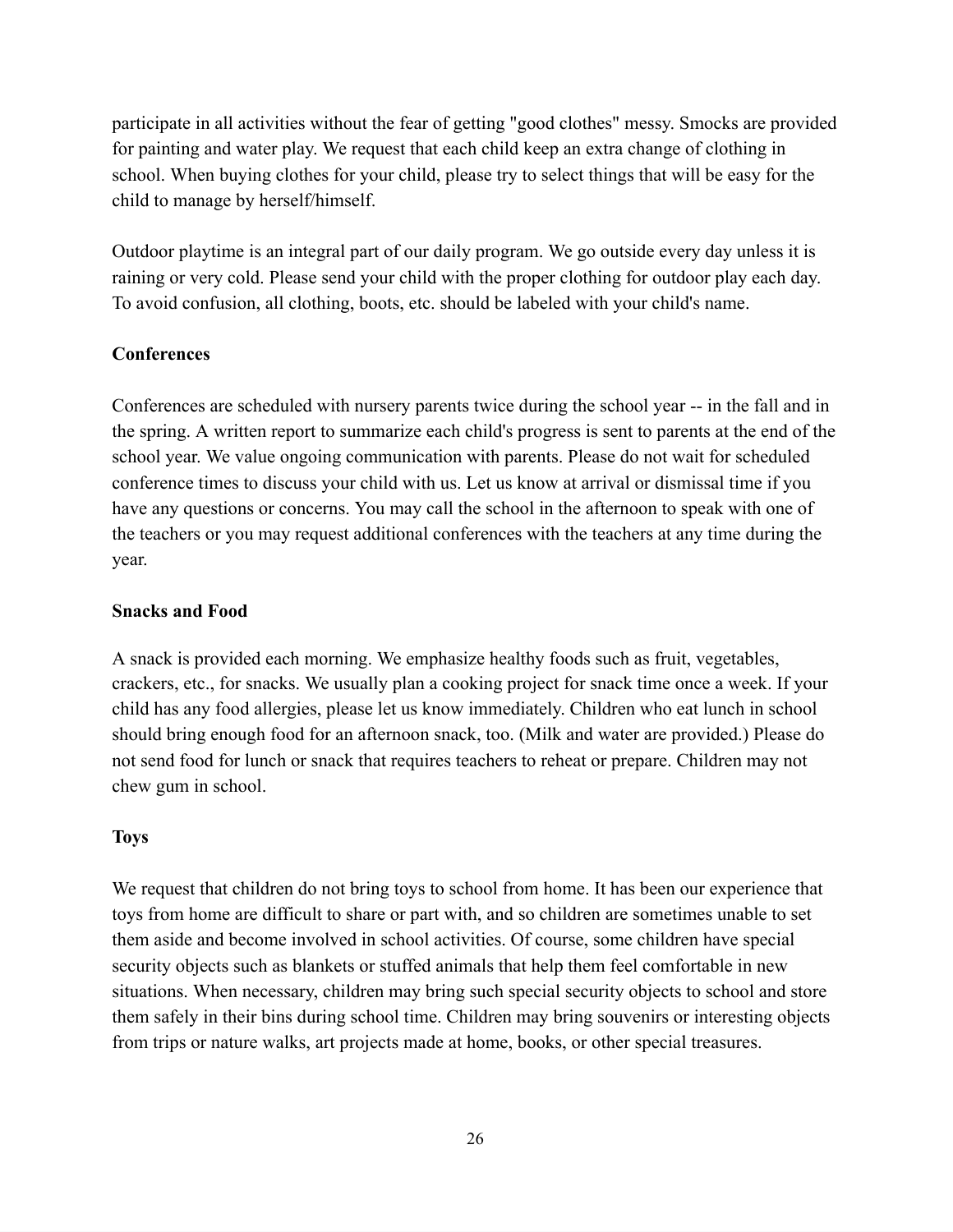# **NURSERY AND BEGINNERS HEALTH POLICY**

We realize it can be difficult to know whether or not your child is well enough to attend school on some days. In conjunction with recommendations from pediatricians, we have written a health policy which clearly defines whether or not a child may attend school. Of course, please consult your own pediatrician when in doubt about your child's health.

Fever A child with a temperature above 100.00 should be kept at home to rest and allow their body to fight the illness. Keeping the child at home will not only prevent spreading the infection to other children but will also enable your child's immune system to gain strength.

Nasal Discharge When nasal discharge is not clear and is combined with other cold symptoms such as a cough or sore throat, etc., please keep your child home.

Conjunctivitis - If your child has yellow discharge running from their eye, it is likely that they have a contagious illness called conjunctivitis or "pink-eye." The child should see a physician, and if eye medication is necessary, they should be on the medication for 24 hours before returning to school.

Chickenpox - A child with chickenpox may return to school after the last lesion has developed a scab. The child is contagious before the first lesion even develops and while the blisters are visible. Children who have been inoculated against chicken pox may still develop mild cases.

Antibiotics - If your child is receiving an antibiotic for an infectious illness such as strep throat, they may return to school once they have been on antibiotics for at least 24 to 48 hours, assuming they have the strength and the energy to participate in school activities.